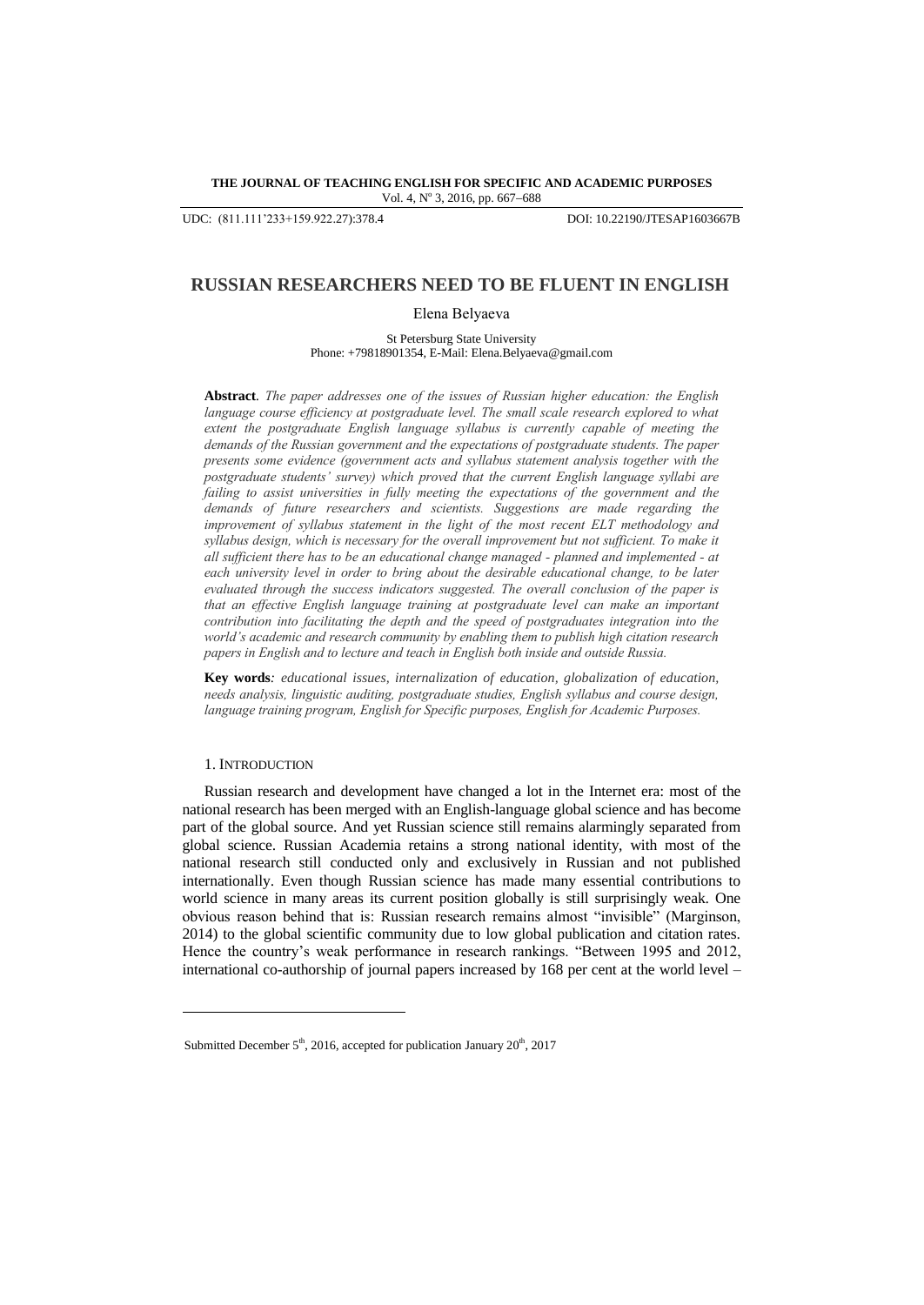and grew by a factor of ten in China – but the number of internationally co-authored papers rose by only 35 per cent in Russia" (Marginson, 2014).

In the age of globalization in all spheres including science and research Russia has struggled to integrate into the world's academic and research community with various degrees of success. Its overall achievement and speed of integration have not been sufficient so far to ensure the presence of Russian research in the international academic arena. Due to their lack of English language proficiency, many Russian scientists and researchers lack the ability to merge with the international academic and research community. They do not receive full access to global science knowledge and cutting-edge expertise, nor can they meaningfully contribute and feed into the global science development. The lack of English language proficiency will not allow the Russian researchers to build international networking that facilitates their mobility. Sadly, Russian scientists lack international profile and presence within the growing web-based publishing in English and, being somewhat disengaged from the global science, they are bound to fall behind. "No single country, regardless of its size, can develop all important new knowledge on its own…; there are too many other sources of new ideas" (Marginson, 2014).

English has truly become the "lingua franca" of the global science and research, hence the need for top-quality language training in Academic English oral and written discourse at all stages of higher education beyond the bachelor's degree level. When it comes to language learning, it cannot be a sprint, it should be a marathon because there is a need for a systemic growth of language proficiency throughout higher education in Russia so that postgraduate students can massively demonstrate potential to be fluent and active in English, the global language of science, technology and innovation. The English language proficiency can tremendously facilitate joint authorship, international research project work and student and faculty mobility.

The English language courses offered to postgraduate students are widely considered by educators and scholars to be so inefficient that some of them even argue that there is no need for a foreign language course and that acquiring language proficiency should be postgraduate students' responsibility. Some convincing evidence can be found in the public discussion of the leading Russian scholars who took part in the 3d International Regional IGIP Conference that was published (Educational Studies, 2013, N6, p.132-157). The Panel discussion "Postgraduate course curriculum" took place on 20 March 2013 as part of the III International Conference IGIP and methodological seminar "Innovative pedagogic technologies in the education of engineers" in which the leading educators discussed and debated a wide range of the postgraduate education problem areas. Among other things it was suggested that foreign languages should not be among the postgraduate curriculum taught disciplines because all the postgraduate students are expected to demonstrate the adequate language proficiency for the future academic or research career. The language proficiency of the major postgraduate student population across the universities and across the research areas ranges from A2 to B2 at the Common European Framework of Reference (CEFR), with students at C1 level being a rare exception. Postgraduate students massively demonstrate C1 level only in a limited range of fields such as philology, linguistics, management and international relations. There have been voices against the English course being part of the taught postgraduate curriculum. The main argument advocating the English course was the following: the current level of the postgraduate students is low and far below the required language proficiency for a modern researcher, who needs to access global science, collaborate internationally, publish/co-publish in English and possibly teach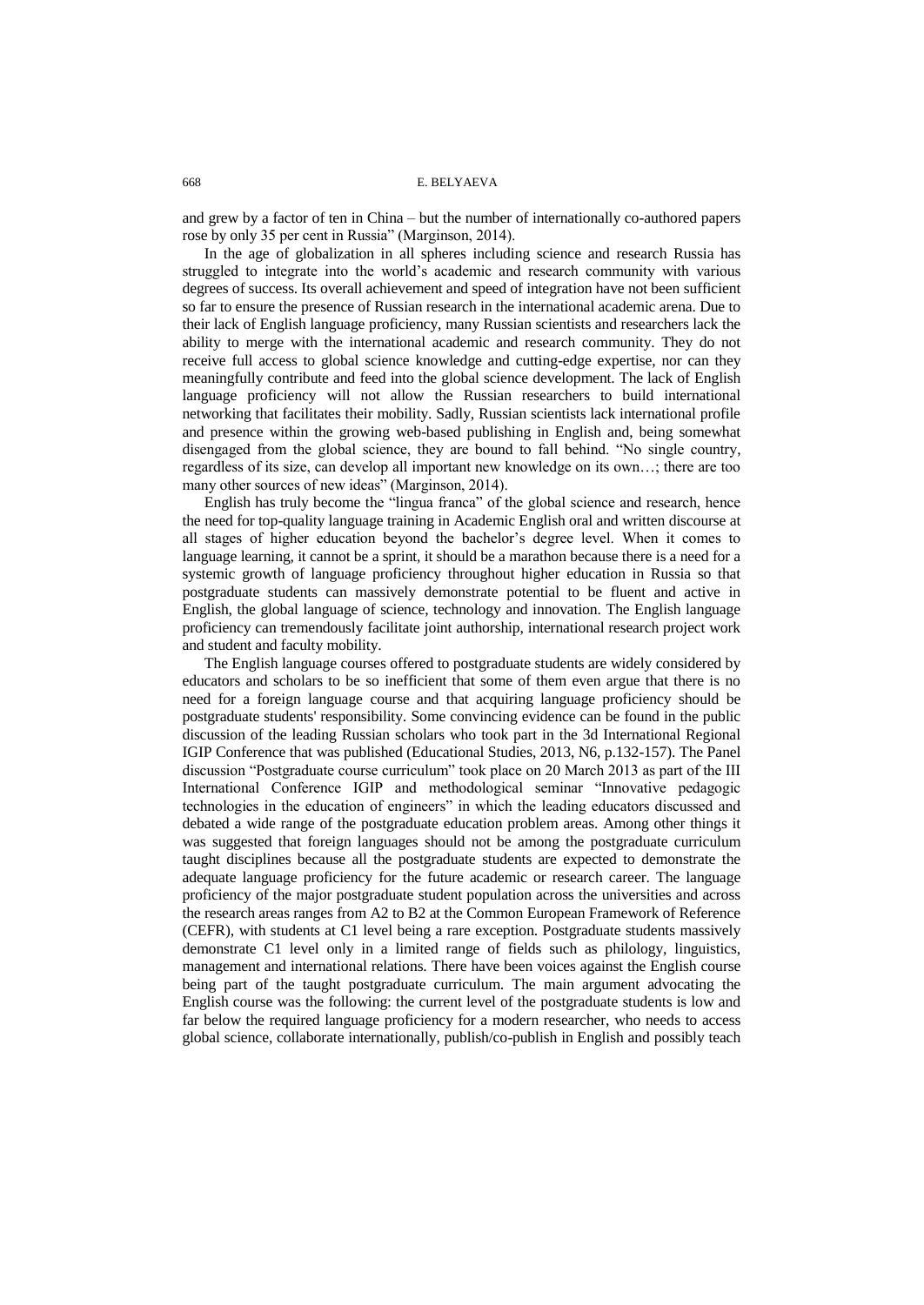in English as well. Whenever there is a postgraduate student with advanced language proficiency it is most likely to have been achieved outside university. A postgraduate student, according to the higher education standard, should be well-prepared for international research, industry and academic career. Young scholars should be well-equipped to work on research projects both inside and outside Russia as part of international team of researchers; to work for a research laboratory of a multinational corporation or industry and to teach and lecture in English for an international body of students in any university in the world.

Multiple alarming indicators of postgraduate English language syllabi being neither efficient nor popular among postgraduate students can be found in any Russian university. Widely discussed evidence such as low attendance rates, low profile of the English language course, quite unimpressive outcomes and low customer satisfaction suggests that the offered English language training is generally perceived as not quite useful or helpful by the target audience. Unfortunately, this point of view is widely shared by postgraduate students' supervisors, who manifest this kind of attitude through their low motivation to collaborate with the English language teachers: subject teachers do not lend themselves to co-teaching and/or co-teaching where there is a need, e.g. consulting the English language course designers, taking part in conferences and seminars delivered in English, approving the specific glossary terminology selection, oral and poster presentations content assessment, etc. These observations are based on our own experience and also on multiple discussions with the participants of various training events focused on the issues of teaching English for Specific Purposes across university curriculum disciplines and across a wide range of the Russian Federation regions.

Consequently, a widely shared disappointment with the unimpressive outcomes of the English language training programs at postgraduate level is evoking primarily two kinds of reaction: the English language course being part of the postgraduate taught curriculum is being questioned or there is a need and a call for a change. This paper is for those who are searching for ways of innovating postgraduate English language training programs in the direction of raising their value and enabling future scientists and young researchers to become competitive on the international academic and research market both as researchers and university lecturers and professors.

The article offers a small-scale baseline study, postgraduate student needs analysis, a micro roadmap to innovation required postgraduate student progress and achievement metrics and implemented change success and efficiency indicators.

#### 2. AN OVERVIEW OF THE CURRENT SITUATION: A BASELINE STUDY

The overall aim of this research has been to explore if the English language training offered to postgraduate students effectively meets the stakeholder's expectations and needs. ―But with respect to higher education, there are different categories of customers representing distinct stakeholders. For instance, from the standpoint of students the quality of higher education refers to what happens in the classroom. The same holds true for the authorities of institutions, although they may focus on other aspects as well. But quality has a different meaning from the perspective of employers, who look for graduates as sources of manpower, but also for governments that are the main funders of higher education. In addition, quality may have a different meaning at different moments in time or in distinct geographical regions. Taking all these considerations into account, Harvey and Green [1993] have grouped the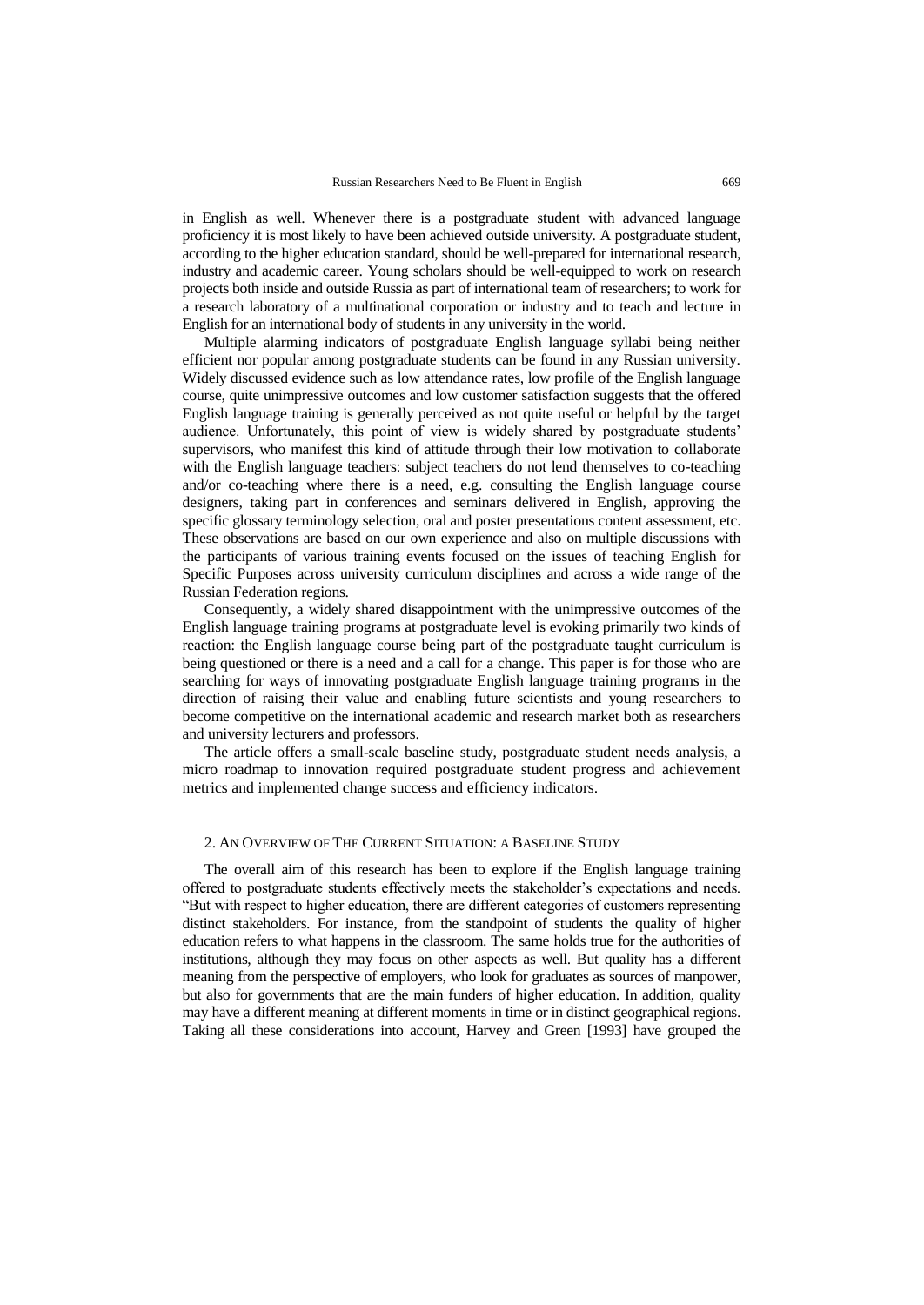widely differing conceptualizations of quality into five discrete but interrelated categories quality can be viewed as exception, perfection, fitness for purpose, value for money, or transformative. Consequently, determining criteria for assessing quality in higher education requires an understanding of different conceptions of quality that inform the preferences of stakeholders. In this respect, employers may focus on exception, governments on value for money, students and authorities of institutions on fitness for purpose, starting thereby from descriptors for undergraduate and graduate programs and learning outcomes." (Eric de Corte, 2014) "Fitness for purpose" is primarily being scrutinized in this paper.

This small-scale investigation searches for an answer to the three research questions:

- 1. How effectively do the Russian universities respond to the current government's commission through their post-graduate English language syllabi?
- 2. Do the universities respond to their post-graduate students' needs and expectations through their English language syllabi?
- 3. What needs to be done to improve the situation for the better and to increase the efficiency of the English language syllabi at the postgraduate level?

The suggested hypothesis is that the English Language syllabi fail to meet the demands of the recent Russian government acts and the established priorities for the post-graduate level of higher education as well as to deliver on the expected objectives. Consequently, the syllabi do not adequately respond to the post-graduate students' needs and expectations.

This study explores the current situation in the light of the previous research in the area of syllabi examination and student needs analysis. Although the study cannot impact educational outcomes, it can serve as a model for future studies in this area.

## **2.1. Postgraduate education's mission, aims and objectives in the light of recent Higher Education Acts and government expectations**

Russia has been working on the meaningful participation in the Bologna Process since 1995 and the Administration of the President of the Russian Federation asked for proposals and recommendations concerning the formation of the Common European Space in Science, Education and Culture. The Bologna process challenged Russia as the country recovering from isolation and stagnation would not want to jeopardize its national education tradition and the integrity of Russian schools, traditions and methods. Russia would neither blindly follow the external standards nor allow for anything to be externally imposed.

The Russian higher education system has to face new challenges like internalization of higher education, increased competition on the global market for educational services and the emergence of the growing sector of educational business, including online learning and franchising of academic programs and the Emergence of Information Society. There is a demand for international academic mobility too. Russia has clearly been making an effort to become part of the global educational and research space following the founding documents of the Bologna process: Mаgna Chаrta Univеrsitаtum (1988), the Sоrbonne Declаrаtion (1998) and the Bоlogna Declаrаtion (1999). By comparing these documents to the Russian Law on Higher Education (1996) one can easily discover that the Russian higher education system is still rather conservative and inert and, unfortunately, still plagued by corruption (a widely discussed quality of fee-paying PhD degrees, etc.) And, unlike many other EU member states, Russia insists on Bologna process being a two-way street, a give-and-take game and mutual accommodation. While the 4-year baccalaureate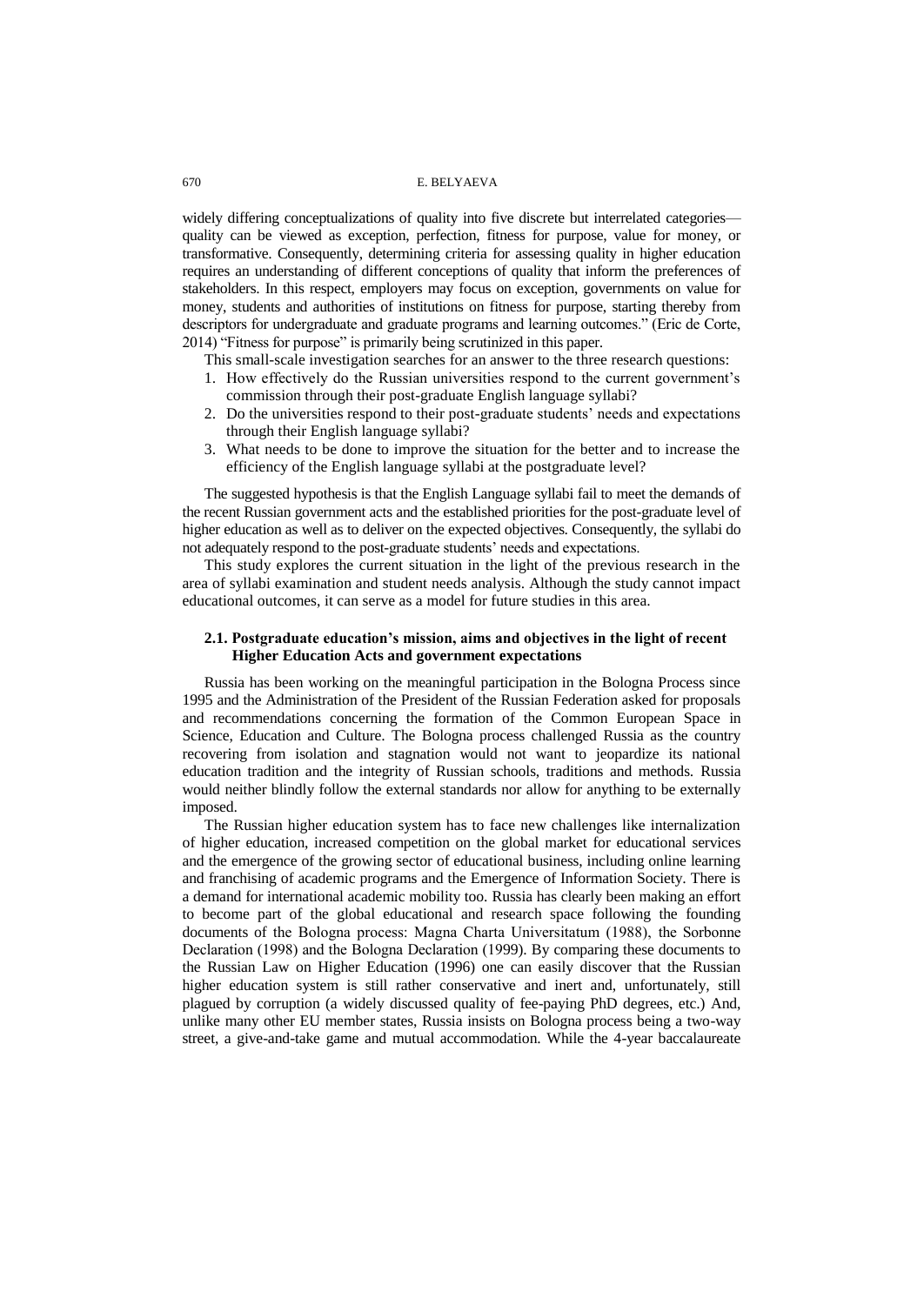has already been established in Russia, and the Master's degree has been promoted all over the country by now, postgraduate studies have not been moving away from the present Russian system of Candidate and Doctor of sciences towards a standard Ph.D.

The role of the Ministry of Education and Science has declined and the role of the Academic and Methodological Departments of the Universities (UMO) has increased. Consequently, the ratio of the regulated parameters concerning the contents of higher education in Russia (the so-called Standards) is falling and allows for greater academic mobility. Academic leadership will invariably be granted to the most prominent Russian universities which enjoy special federal status and a greater degree of autonomy in their own policy making. The cooperation between Russian and foreign universities can also be a powerful forum for creating the European Higher Education Area and the most promising and far-reaching form is a joint educational programs featuring guest-lecturing, joint course design, program planning, assessment procedures and criteria development. Perhaps, the most challenging areas of cooperation are quality assurance and administrative effectiveness in facilitating student mobility.

In 2013 the president of Russia announced the "5-100-2020" program according to which there should be five Russian universities in the global top 100 by the year 2020. Government funding has been allocated to the selected 15 universities in order to achieve this ambitious goal. The President's ambition is that Russia with all its intellectual potential should compete for the leading position in the global research and development. One obvious educational issue is the problem of accreditation of the higher education establishments by an independent agency, which would be open, transparent and easily accessible to the Western educational experts. OECD Science, Technology and Innovation Outlook 2014 publication presents global overall innovation performance and policy trends and national strategies for STI. According to this report national innovation hubs are increasingly connected to global networks and engaged more in international cooperation. The OECD section on the Russian Federation reports on one of the hot issues for our country: "Russia has few internationally renowned universities and its researchers publish little in high-impact international Science and Technology journals." (p. 408)

Moscow State University is the 80th in the Academic Ranking of World Universities and the 190th in QS ranking. St Petersburg State University is only among the 400 in ARWU and not rated by QS. Therefore, according to the No. 211 Decree of the Russian Federation government dated 16 March 2013 an international Council on competitive growth of leading Russian universities has been set up, headed by the minister of education and science D. Livanov. The goal of the Program  $-5-100-2020$  is to ensure that by 2020 not fewer than five Russian universities will be in the top 100 of leading world universities QS World University Rankings. 15 universities of Russia have been selected on a competitive basis to get the Ministry of Education and Science funding (\$ 2 billion or RUB 40 billion within 2014-2016) for the purpose of their competitive growth among leading world research and educational institutions. The competition was one of the measures taken to implement provisions of the Decree of the Russian Federation President "On education and science national policy implementation" of 7 May 2012.

Every selected university has developed a Road map of the program "5-100-2020" to ensure among many other things: recruitment of executives having experience in leading foreign and Russian universities and scientific institutions; bringing young scientists with experience in leading foreign universities and research institutions; intensified academic mobility of scientists and teachers at the international level; introduction of educational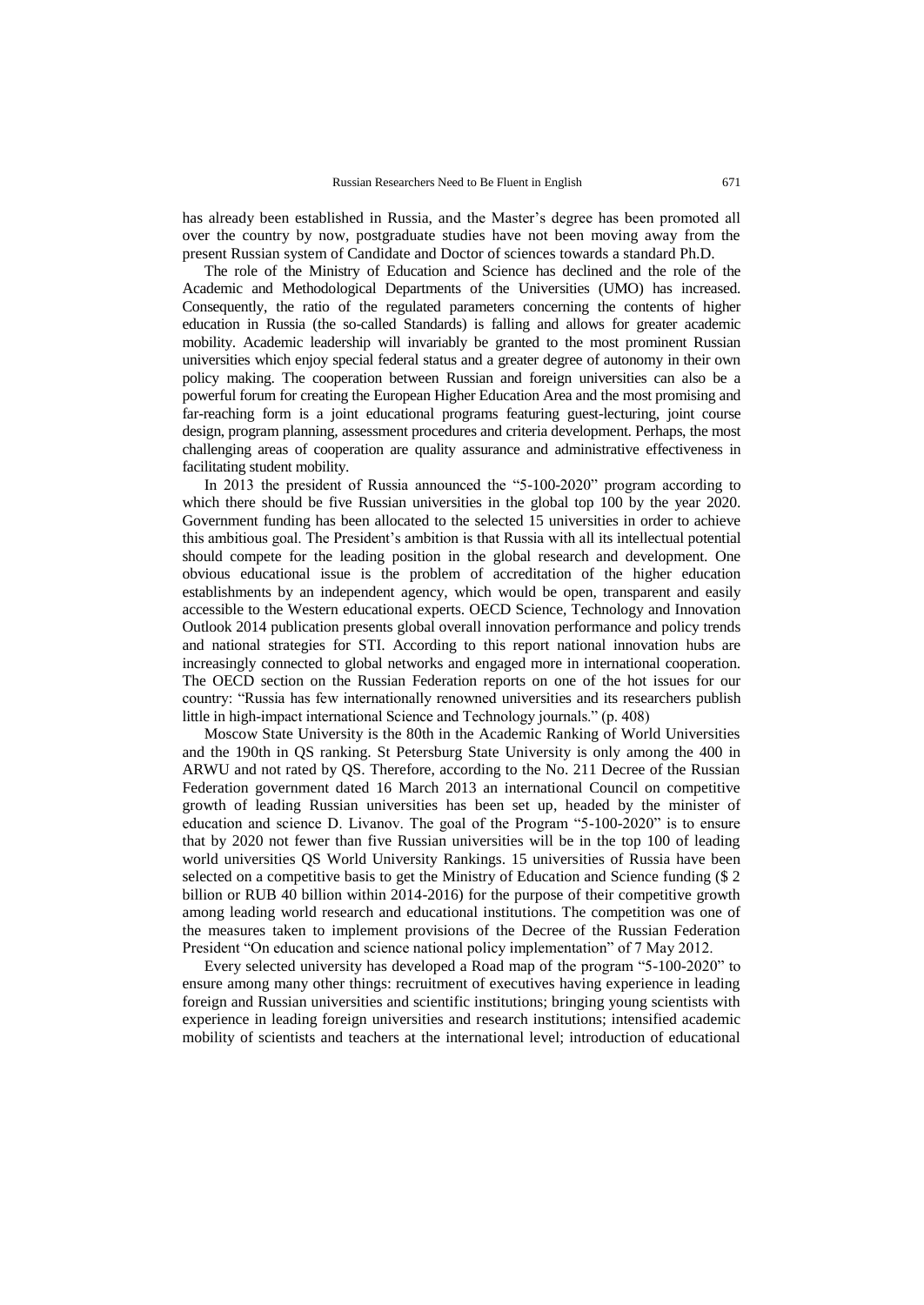programs that are being co-certified together with the leading foreign universities; bringing students from leading foreign universities to study in Russian universities; scientific research work on fundamental scientific studies in the Russian Federation, including involvement of leading foreign and Russian scientists for their supervision; applied scientific research and development projects together with Russian and international high technology organizations.

Key success indicators for the leading Russian universities which have been selected to take part in this national project are the following: statistics of joint publications, international academic mobility, visiting professors, international research projects and international research and educational excellence centers.

One important criterion of QS world university rankings is citations per faculty which is growing due to every faculty member Hirsh index. The above mentioned Decree of the Russian Federation President "On the measures to implement national policy in education and science" required that Russian research share in the Web of Science increase to 2,44% by 2015. This means that internationally published papers by Russian researchers have to be in English, which makes academic writing skills development one of the top priorities among the Russian research community. There are three most widely used success indicators: citation index, Hirsh-index and impact factor.

The top priority aims and objectives set at the national research and development policy level are already strong indicators of quite low level of the Russian government satisfaction with the current position of Russia on the global STI arena and the higher education outcomes. There is a clear task for the leading universities to respond to this need in the nearest future. The low language proficiency is one of the many good reasons behind the described situation and therefore there is a need to have a critical look at the foreign language component of the postgraduate curriculum, namely the English language syllabi.

In the independent external experts' view Russia also has to improve the language ability of its promising researchers: "Language ability is the key to international research collaboration, which is where much of world science is moving. Between 1995 and 2012, the total number of journal articles with international co-authors rose by 168 per cent, much faster than journal articles as a whole, which rose by 47 per cent—another sign of the growing weight of the globalization of knowledge in the single world science system. In East Asia, joint publishing grew by anywhere from 8–12 times, depending on the country, as Table 8 shows. In Russia, the number of jointly published articles rose by just one-third. It is another sign of the remarkable lack of global engagement that characterizes intellectual life in Russia. Despite the opening up of Russian society in the late 1980s at the end of the Soviet period and the twenty years of relatively open international travel and communications since 1992, the science system remains surprisingly closed" (Marginson, 2014, p.20).

Having analyzed the interim results of over five-year operation of targeted universities, of the national university program and of the first phase of international laboratory activities under the 2020 Project, Frumin and Salmi concluded that the chosen strategies (university merges, selective funding of "the chosen few", etc.) had low impact on promoting Russian universities in global rankings. Frumin and Salmi's paper gives a detailed description of the initiatives implemented over the pasts fifteen years in Canada, Denmark, Finland, China, Hong Kong, Japan, Australia, Norway, South Korea, Germany, Spain, Israel, France and other countries of the world. According to the authors international experience convincingly demonstrates that "projects designed to make Russian universities more competitive should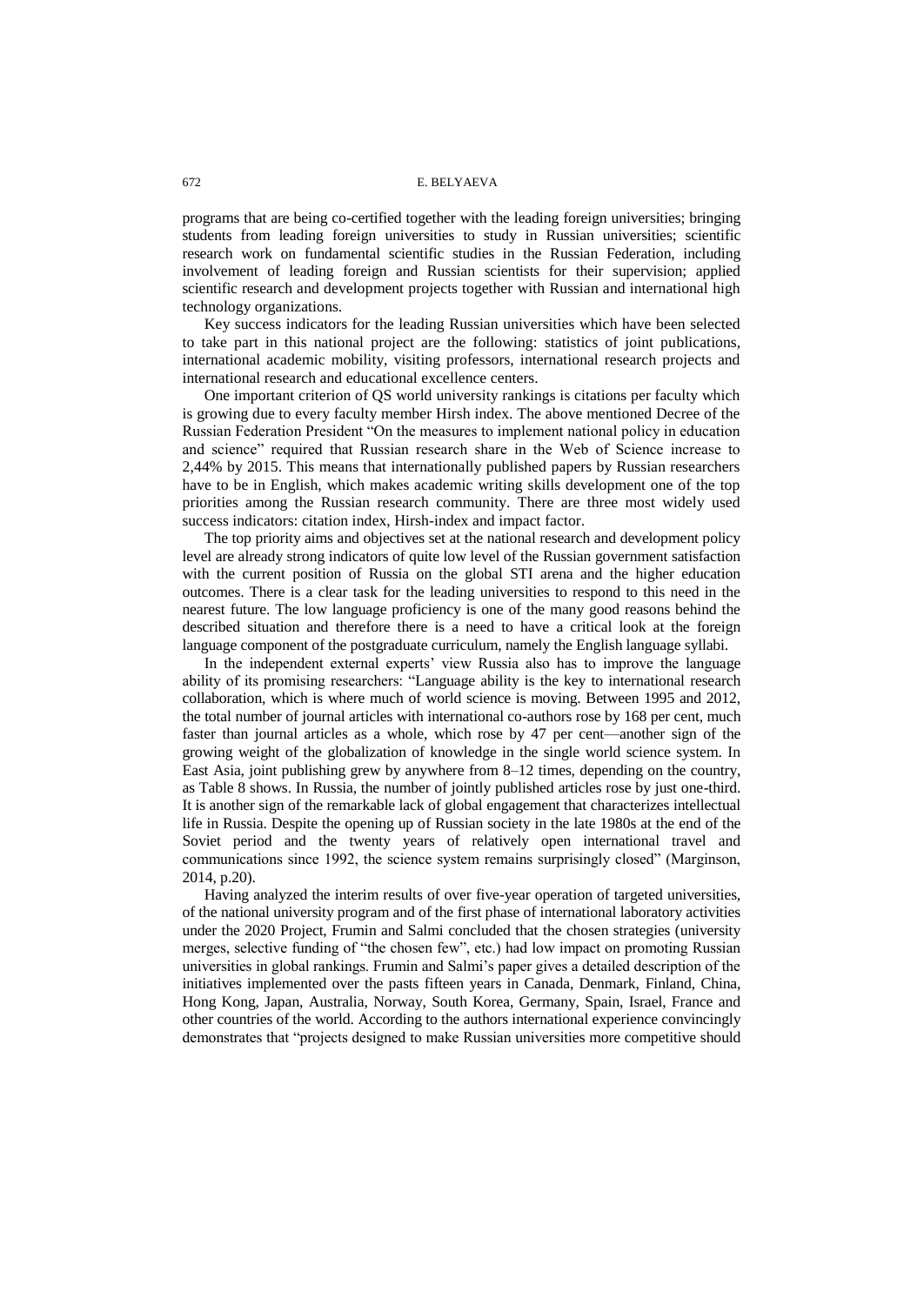have the following objectives: a) active development of multidisciplinary centers of excellence and postgraduate programs in major universities; b) targeted funding to support promising young researchers; c) internationalization of education; d) reformation of the management system" (Frumin and Salmi, 2013).

By internalization of education Frumin and Salmi mean the explosive growth of webbased international publications, extensive educational exchange, attracting talent and bringing the research elite back to take the leading positions in universities, introducing courses in English, making English the medium of instruction, design and delivery of academic programs in partnerships with the leading universities and launching international research projects. Salmi in his research paper "Road to Academic Excellence" (2014) suggests the two factors which can facilitate any university short term growth: firstly, by strengthening the university teaching staff through attracting the ex-patriots back, and, secondly, by introducing English as a medium of instruction. Among the ARWU top 100 universities there are 11 universities which offer courses in English (which is not the official language of the country), these countries include Denmark, Finland, Israel, the Netherlands, Norway, Sweden and Switzerland.

All the above-mentioned studies make it crystal clear that one of the most effective short term strategy for any university to improve its rating is internalization and language training in English - an international language of global research and development – is essential. Competently designed syllabus - needs-based and goal-oriented – should be the starting point to re-examine and innovate the English language training program that will effectively provide the shortcut to the destination.

### **2.2. Postgraduate students' needs, wants, lacks and expectations**

Many of the postgraduate students at St Petersburg State University are not fully prepared to meet the rigorous challenges of either speaking or writing about their research in English. Those few who have published internationally or have spoken at international conferences or have been part of international projects have to do a lot of extra work on top of their English course. Many of the postgraduate students do not consider any international opportunities due to the limitations in their foreign language proficiency. A number of the students are not even aware of the whole world of opportunities outside their universities. Quite often their lack of English language proficiency does not allow them to be competitive on the labor market and to compete for the unique professional opportunities on the international academic and research arena.

Postgraduate students are the target population of this small-scale research and its overall aim is to explore their perceived needs in the form of a survey. The postgraduate students' needs analysis has been carried out in the form of a questionnaire with the suggested list of their possible needs for them to indicate the ones which they view as their top priority and with an open item for them to add what is possibly missing on that list. The scope of this research has been limited to the postgraduates of the Institute of Chemistry and the Physics Department of St Petersburg State University. There are about 90 postgraduate students at each faculty and only two thirds of the overall number of 90 postgraduate students have responded. So, 62 respondents have been surveyed and, hopefully, this number can be considered as representative enough for the planned needs analysis.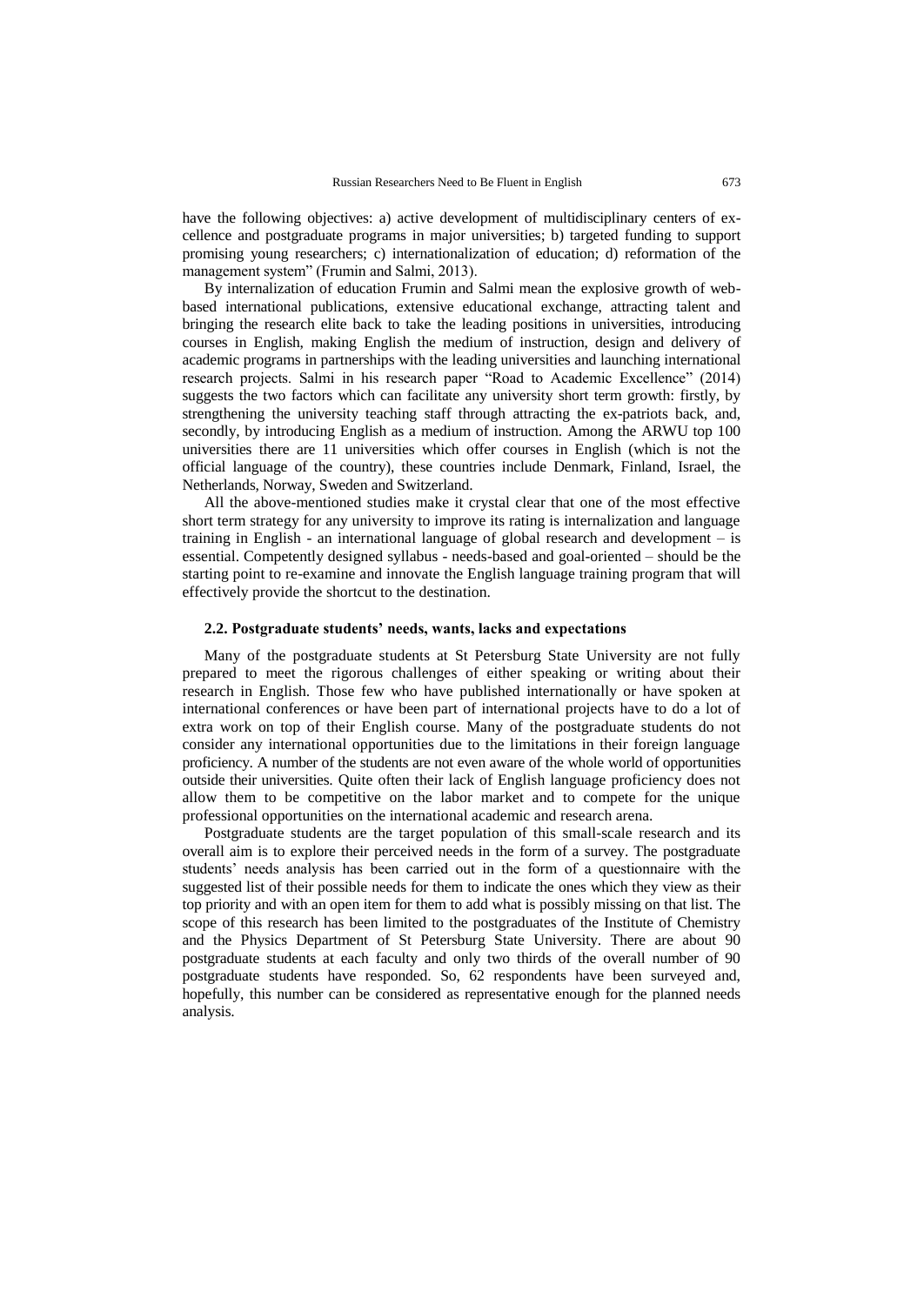The survey list of postgraduate students' needs is represented in the table 1 together with the statistics of their responses.

| <b>Suggested needs</b>                                              | <b>Statistics</b> |       |
|---------------------------------------------------------------------|-------------------|-------|
|                                                                     | Number            | $\%$  |
|                                                                     | (out of $62$ )    |       |
| Oral communication in the global educational and research community |                   |       |
| within the scope of your area of specialization and research:       |                   |       |
| Prepared talk or presentation                                       | 54                | 87%   |
| Unprepared spontaneous interactive speech, e.g. responding to       | 46                | 74%   |
| questions, panel discussion, round table, academic debate, etc.     |                   |       |
| Lecturing in English                                                | 11                | 18%   |
| Average:                                                            |                   | 60%   |
| <b>Working with academic texts:</b>                                 |                   |       |
| Abstracting                                                         | 53                | 85%   |
| Editing and self-editing                                            | 28                | 46%   |
| Synopsys writing                                                    | 23                | 37%   |
| Reviewing                                                           | 13                | 21%   |
| Average:                                                            |                   | 47%   |
| <b>Academic writing:</b>                                            |                   |       |
| Research paper writing for publication                              | 58                | 94%   |
| Self-editing a paper according to the editor's/reviewer's           | 23                | 37%   |
| feedback                                                            |                   |       |
| Academic report writing                                             | 44                | 71%   |
| Average:                                                            |                   | 67%   |
| Integrating into the global research community:                     |                   |       |
| Grant proposal and research proposal                                | 56                | 90%   |
| Blogging and networking                                             | 9                 | 14,5% |
| Membership in international associations and societies              | 7                 | 11%   |
| Effective professional communication (negotiations,                 | 52                | 84%   |
| information exchange, socializing, etc)                             |                   |       |
| Scholarships/fellowships/internships/post-doctoral positions        | 54                | 87%   |
| application                                                         |                   |       |
| Competitive educational exchange programs                           | 37                | 60%   |
| Average:                                                            |                   | 58%   |
| Language research:                                                  |                   |       |
| Research of the stylistic features of the target academic texts     | 9                 | 14.5% |
| Research of the lexical and grammatical features of the target      | 28                | 46%   |
| academic texts                                                      |                   |       |
| Making a glossary of the key terminology of the specialization      | 39                | 63%   |
| areas                                                               |                   |       |
| Average:                                                            |                   | 41%   |
| Please, add what is missing in this list:                           |                   |       |
| International examinations preparation (IELTS, TOEFL)               | 8                 | 13%   |
| Conversational skills                                               | 4                 | 6%    |

| Table 1 The survey statistics |  |  |
|-------------------------------|--|--|
|-------------------------------|--|--|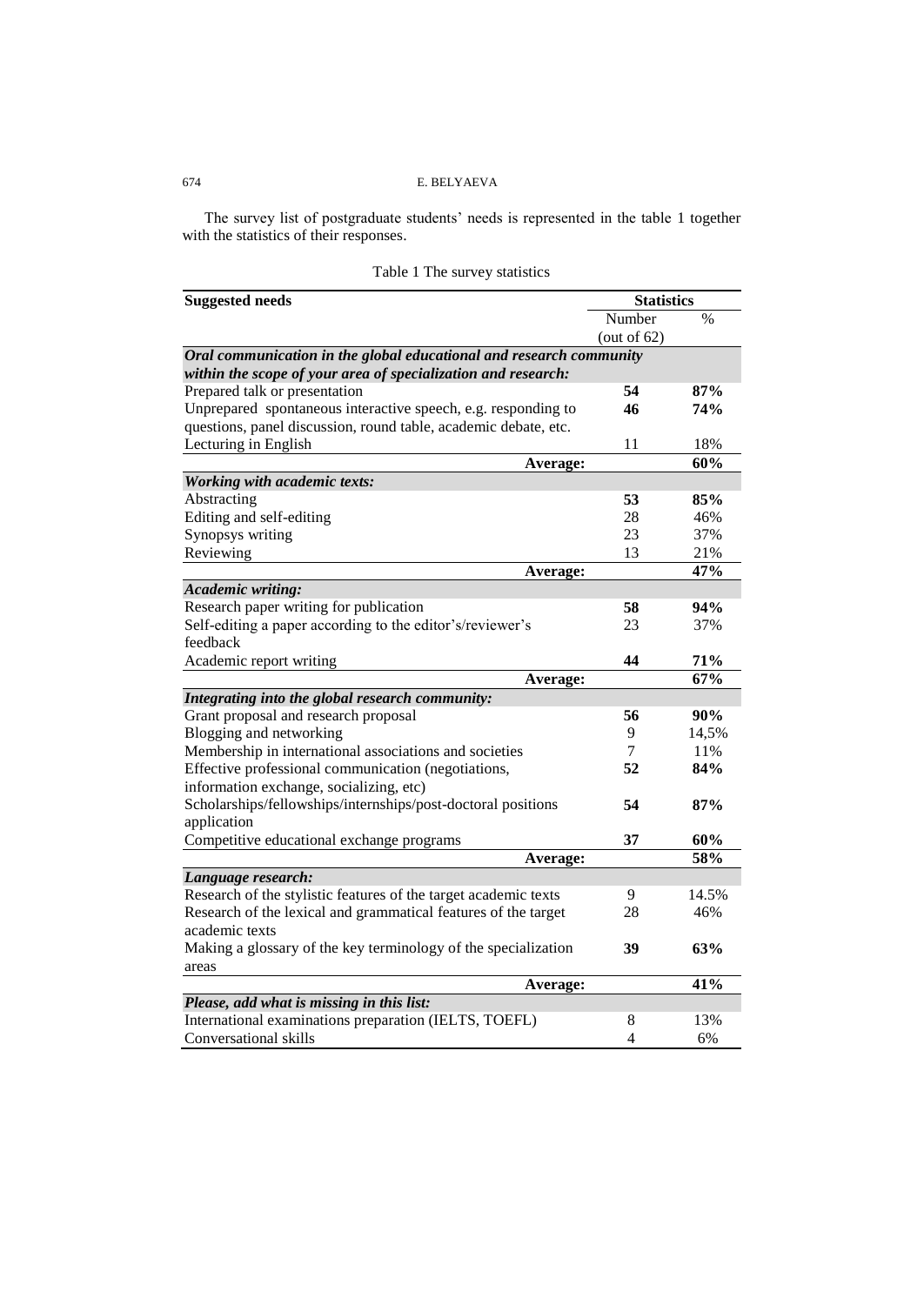The survey participants were asked to mark only those things which they would need to perform in English and in the very last open section they were encouraged to add what in their view was missing from the list. The survey findings are presented in the table in two columns: the one represents the number of respondents who chose this item and the other gives the percentage, which is often helpful in the process of data analysis.

The survey as a research method has provided a representative sample of the target population needs analysis and has given sufficient amount of evidence to allow for some reliable generalizations and valid conclusions.

One obvious finding is the perceived top priority needs of postgraduate students ranging from 80% to 100%. The following needs are on the top six postgraduate students' perceived needs: research paper writing for publication (94%); grant proposal and research proposal (90%); prepared talk/presentation (87%); scholarships/fellowships/internships/postdoctoral positions application (87%); abstracting (85%); effective professional communication (84%). If we define the government as the ordering/paying customer and consider postgraduate students to be consuming customer then we can discover a high degree of correlation between their demands and expectations, which is the most essential finding because it means that the spread or bracket between them is minimal and there is a strong chance to satisfy both kinds of client with one and the same strategy.

Interestingly, postgraduate students show more motivation for all the research-related needs compared to the academia-related needs. For example, only 11 postgraduate students indicated "lecturing in English" as their need which shows that this is not a perceived need. It means that the universities will not see a lot of motivation among the university teachers to lecture in English. It means that the universities clearly need to think about the provision of some special incentives for teaching in English.

The following needs make the second priority group of needs ranging from 60% to 80%: unprepared spontaneous speech (74%); academic report writing (71%); making glossary of the key terminology (63%); competitive educational exchange programs (60%). These perceived needs of the consuming customer or the consuming client show high correlation with the ordering client's requirements. This correlation makes our task to satisfy both ordering and consuming client needs and expectations quite feasible.

It seems useful to compare and contrast the various survey sections and their average percentage (highlighted in the table in red) and apparently three sections come to the top of the list: academic writing section (67%); oral communication in the form of a prepared talk/presentation (60%) and integrating into the global research community (58%). This evidence clearly indicates the desirable shift towards the speech production and the productive communication skills. It definitely has important implications for the English language syllabus design and its primary focus on academic discourse and academic writing.

Finally, it would be worthwhile to focus on what was added the students themselves. Eight respondents (13%) mentioned international examinations preparation with a specific reference to IELTS and TOEFL. This request can be meaningfully linked to the perceived need to apply for international scholarships, fellowships, internships and postdoctoral positions. The postgraduate student with ambitions to compete for these opportunities have already explored the requirements and have discovered that in many universities the international language qualifications are part of applicants' pre-requisites and often with a certain score required. Hence, the demand for international examinations preparation and IELTS remains the world's proven test widely accepted by more than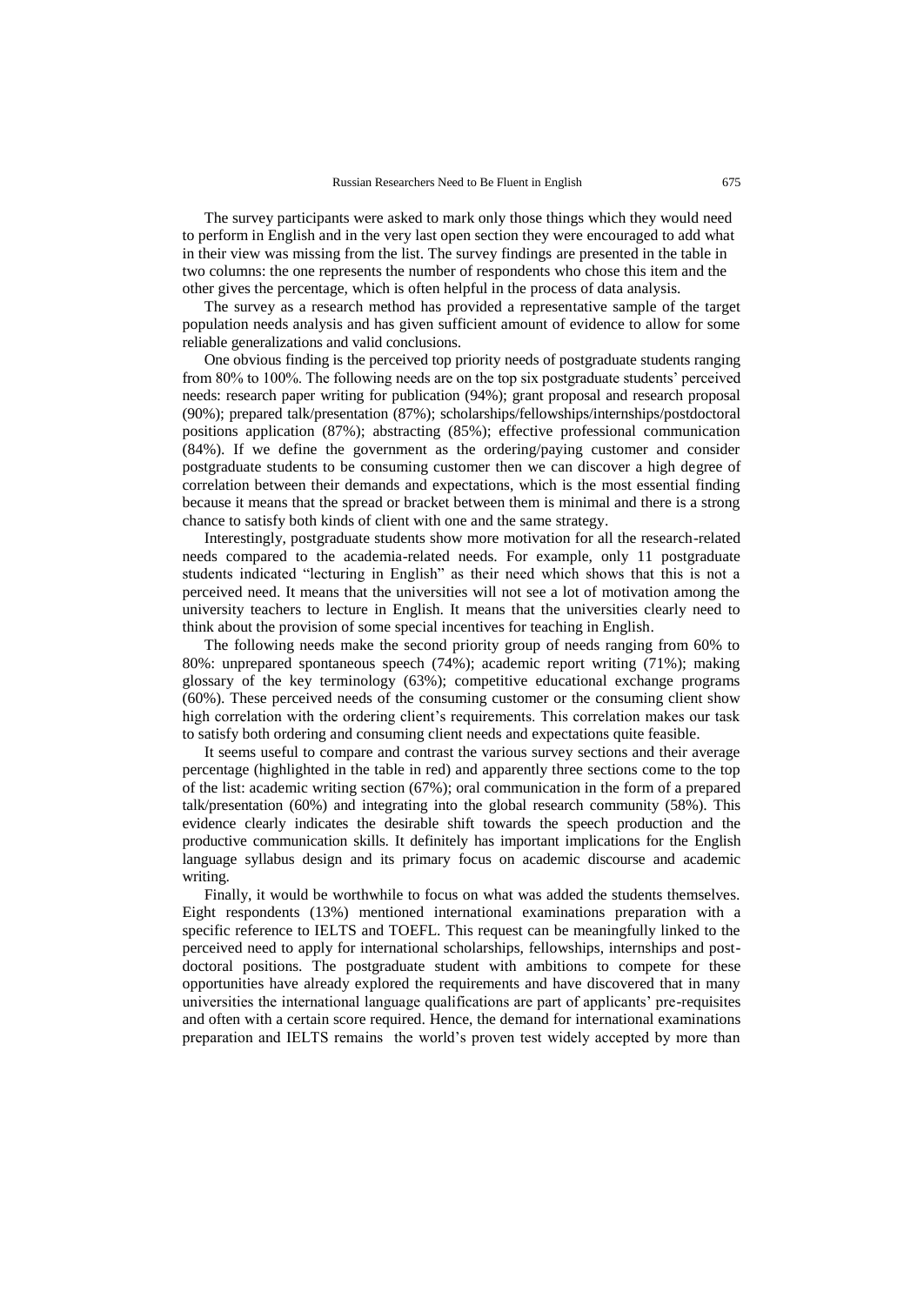9,000 organizations in over 145 countries. IELTS enjoys respect not only among the universities and other tertiary institutions but among professional and industry bodies, government departments and agencies and multinational companies due to its high quality controls and its score reliability. So, this survey has provided an opportunity for postgraduate students to voice their perceived needs and, hopefully, their voices will be seriously considered.

#### **2.3. Postgraduate English language syllabi and reality: state of the art**

An important part of this small-scale research was also to analyse a number of readily available post-graduate syllabi with a special focus on the following aspects: the overall approach to syllabus design, the content selection, the teaching methods and assessment practice. Initially, the idea was to examine the English language postgraduate syllabi of those Russian universities which had been selected by the Russian Government as the strongest candidates to take part in the "5-100-2020" and to find out if there have been any innovations in English instruction at postgraduate level. Unfortunately, it has not been feasible to trace any syllabus statements in the web-based sources.

Another idea was to search for the syllabus statements of the 10 leading Russian universities (Marginson, 2014: source Scimago, 2014):

| World   | University                           | Total volume | Normalized Impact     |
|---------|--------------------------------------|--------------|-----------------------|
| rank on |                                      | of papers    | NI (average $-1,00$ ; |
| volume  |                                      | 2007-2011    | Harvard $U = 2,40$    |
| 115     | <b>Lomonosov Moscow State U</b>      | 20,151       | 0.63                  |
| 660     | St Petersburg State U                | 5404         | 0.61                  |
| 1207    | Novosibirsk State U                  | 2609         | 0.58                  |
| 1509    | Ural Federal U                       | 1872         | 0.51                  |
| 1567    | Moscow Engineering Physics Institute | 1771         | 1,11                  |
| 1592    | Southern Federal U                   | 1726         | 0.36                  |
| 1698    | Moscow Institute of Physics          | 1547         | 0.60                  |
|         | and Technology                       |              |                       |
| 1698    | Kazan Federal U                      | 1547         | 0.45                  |

When it comes to internationally co-authored journal papers in the period of 1995- 2007, the three leading positions belong to China, Singapore and South Korea, which have seen the number of their publications soar. Russia has got the seventh position. It is useful to know that a key aspect of China's success has been its focus on publishing in English. So, this paper research was aimed at discovering the syllabus statements of the top 8 Russian tertiary level institutions to find out if they had been educating and training academic writing skills at the postgraduate level. Unfortunately, there has been no open and easily available evidence that any innovative methods of teaching academic English had been used in any of those institutions.

So, the scope of the planned research was bound to be limited to the readily available through the Internet surfing syllabus statements. Among the 17 syllabi found available only 2 were selected according to the criterion of the year of publication. All the publications of earlier than 2012 were rejected. Perhaps this number is not convincingly representative, but the two important reasons behind it can be identified. Firstly, the 2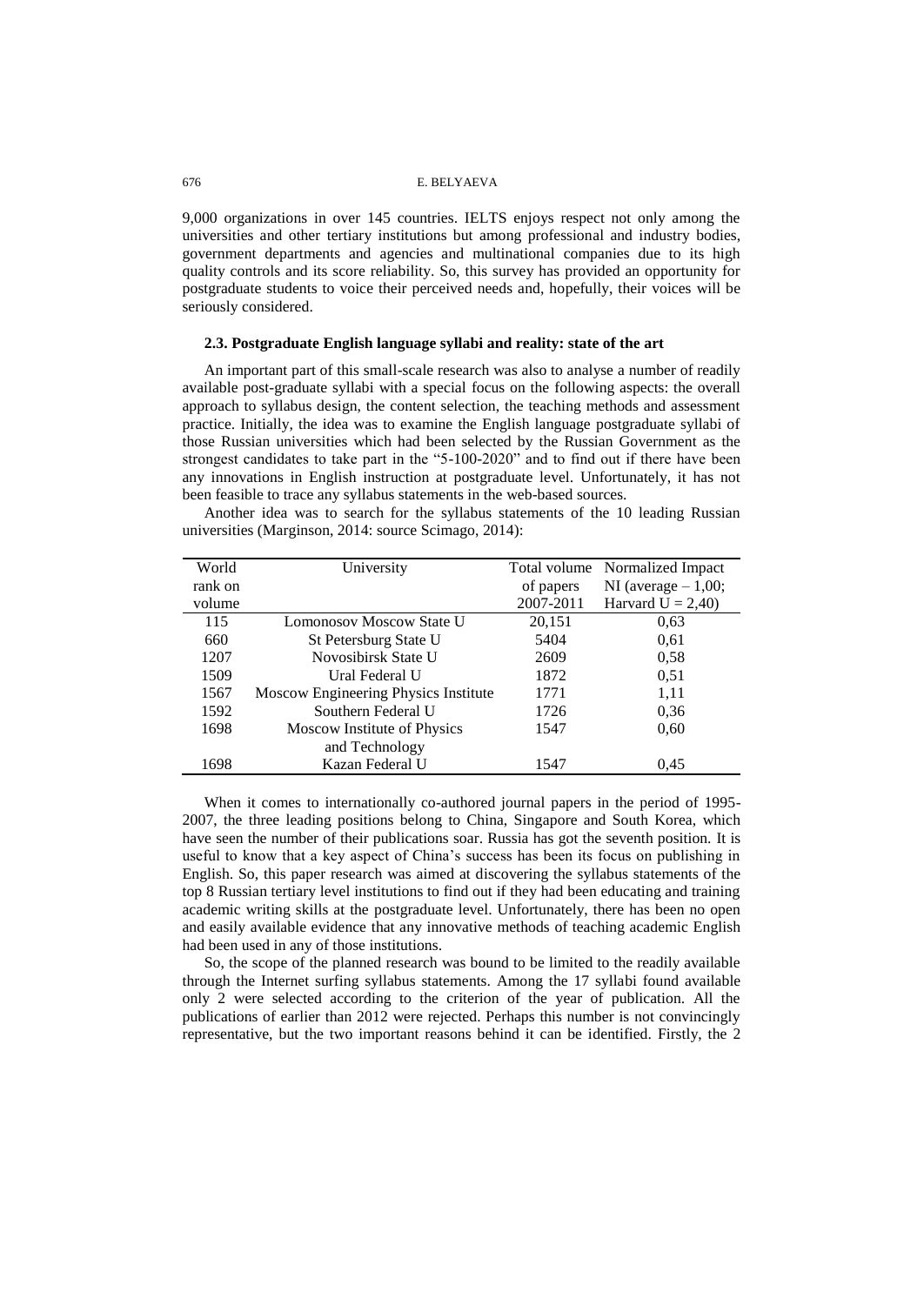syllabi under scrutiny are the most recently developed ones: between the years of 2012 and 2015. Secondly, both syllabi have been developed in the leading universities with hugely positive reputation all over the country and with a special status granted by the Ministry of Education allowing for a greater autonomy in the policy making: St Petersburg State University (SPSU) and Tomsk Polytechnic University (TPU).

Experientially discovered challenge of this kind of research is the apparently quite low degree of openness among the universities and one possible reason behind that is the higher education environment becoming more and more competitive. Many universities are clearly insecure about their practices and the leading universities are more open due to their being more confident about their best practices. So, in order to increase the value of this investigation it has been decided to include a case study which can exemplify a fairly typical situation and offer some useful insights. Being part of the foreign language department at the faculty of Physics at SPSU has made it possible to present in this paper some insider's perspectives and insights which might add to an overall picture and offer additional support to the evidence presented. The hands-on experience might also strengthen the researcher professional credibility.

A critical analysis of the 17 English language syllabi for postgraduate students allows us to make the following generalizations:

- Skills-based approach to syllabus design (in most cases there are 4 skills and in a few cases there are 5 including translation)
- Clear emphasis on the receptive skills, particularly reading is viewed as the key one
- Knowledge about the language is emphasized with a rule-driven learning of the language and traditional grammar practice resulting in the "I know about"
- "Real" content (English) is described with little or no attention to the "carrier" content (sciences and research areas), hence the lack of intellectual challenge of the course content (not matching the intellectual level and ambitions of the target audience)
- The teacher role is that of a language instructor and informant and the postgraduate students are again back to language learning as "learning the subject" with "you tell me and you give me" attitude and expectations
- Authenticity of the course materials is emphasized and there is a lot of evidence that the currently used materials are quite valid and reliable data for the students to be exposed to and learn from
- Assessment procedures are the least described section and we move on the assumption that a norm-referenced approach is being widely used, which naturally leads to the learning outcomes depending on every year's cohort of students' entry level
- Indirect assessment formats prevail due to the centrally developed final examination format (but locally administered and marked, hence the lack of widely shared assessment criteria and marking descriptors)
- No or very little evidence of "gate-keeping" procedures allowing one to monitor the postgraduate students' entry language level
- The syllabi describe the content of the contact 100 academic hours with no or very little evidence of extensive use of the individual tutorials, learning management systems (LMS) and mobile learning as an opportunity to expand learner autonomy and their ability to independently solve language problems

The above mentioned characteristics unfortunately do not allow us to opt for the needs and to meet the demands and expectations described in sections II.A and II.B of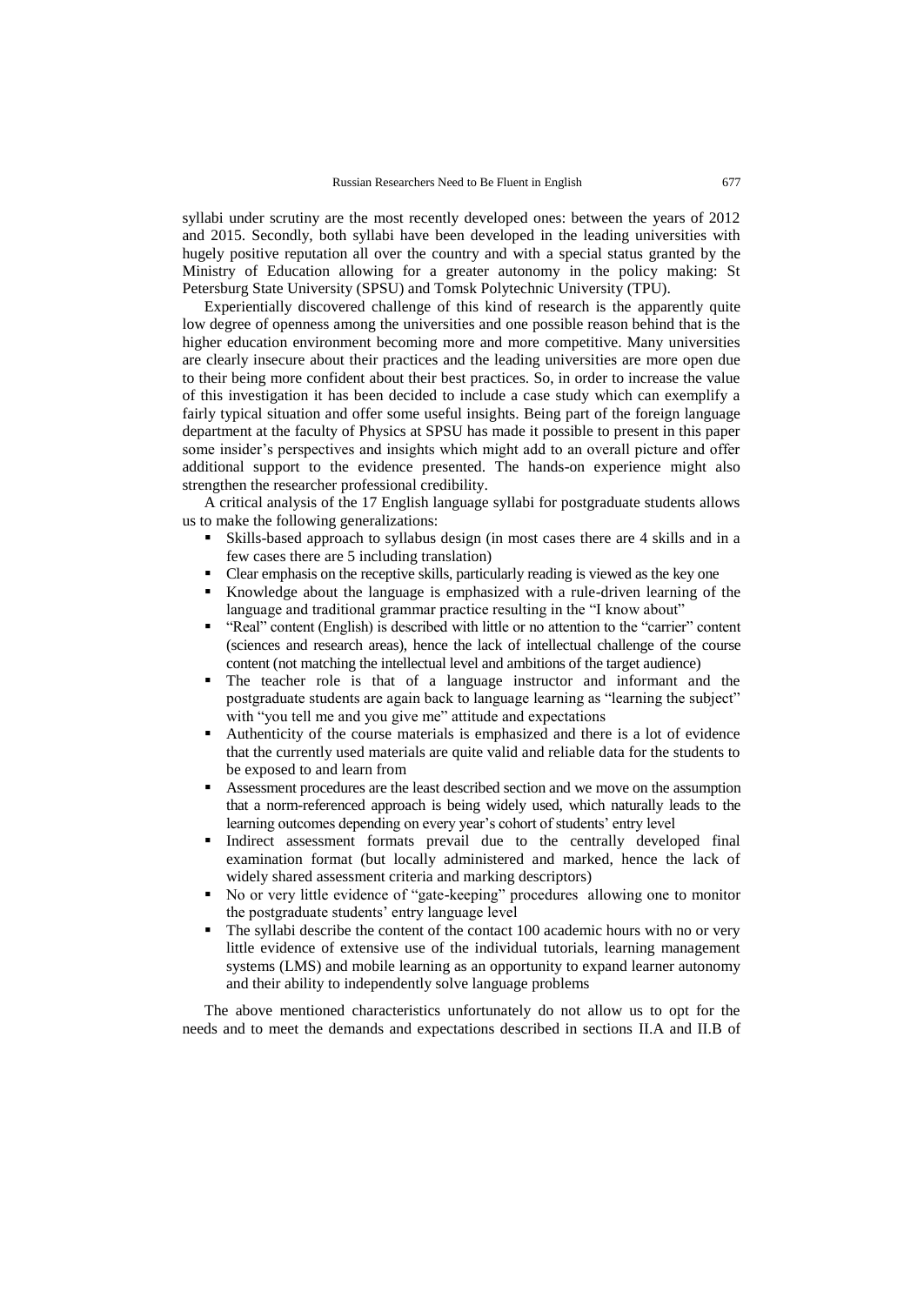this paper. The currently built-in limitations do not allow for the required breakthrough. The current syllabi inefficiency is quite obvious and the majority of university teachers working with postgraduate students do not seek the reasons behind that in the syllabus design or their classroom practice, but rather in the limited number of contact hours and the low entry level of the postgraduate students. Teachers and university managers often prefer to look for excuses rather than search for ways and solutions.

A closer look at the most recent and the most advanced syllabi – SPSU and TPU - has demonstrated that the syllabus designers who approached this task in the light of recently revised educational standards of 2011 have already introduced some significant changes:

- A better balance between the receptive and productive skills (clear emphasis on speaking and writing)
- The top priority demands have taken the form of the suggested tasks (academic paper writing, glossary of terms, conference presentation, grant proposal, etc.)
- Academic focus has been achieved (critical thinking skills, academic debating culture, etc.
- Can-do approach ("postgraduate students should be able to...")
- Laudable attempts to suggest methods and techniques (the suggested classroom techniques, modern educational technologies and even classroom interaction patterns)
- An increase in intellectual level of the suggested topics for discussion (research ethics, academic publications requirements, mental and ethical standards in modern society, etc.)
- Suggested ways to foster learner autonomy in language learning
- The TPU syllabus statement claims to have 210 academic hours for the English language Syllabus which is 140 academic hours more than the national standard offers (a powerful indicator of the university management support)

It has to be mentioned that the above-described syllabi have been developed by the leading professionals in the leading universities with a wide professional outlook and huge teaching experience. This is clearly the avant-garde of the profession and the leading team of the Russian Academia. The syllabus designers of that caliber enjoy respect and authority at university level and get extra special support of the university management, I mean opportunities and resources. They are certainly "the movers and shakers" and the change agents, who initiate change in their universities, and the syllabus statement is surely one obvious "tool" to implement the university policy with the main national trends in view.

At the departmental level the syllabi are generated by the practicing teachers who have not been trained in syllabus design and often have not been given enough of support to competently work on this task. So, naturally the syllabi designed locally at the departmental level are of various standards. The case study was aimed at investigating the current situation at one of the departments (the Foreign Languages Department for the Physics and Chemistry students of St Petersburg State University) from inside to discover, in what way the real classroom practice is rooted in the syllabus statements. The term ‗syllabus' means just an English language course for postgraduate students and should not be confused with the term 'curriculum' which stands for all the taught courses at the postgraduate level. The curriculum is centrally developed, approved by the Ministry of Higher Education and implemented by each university. The syllabus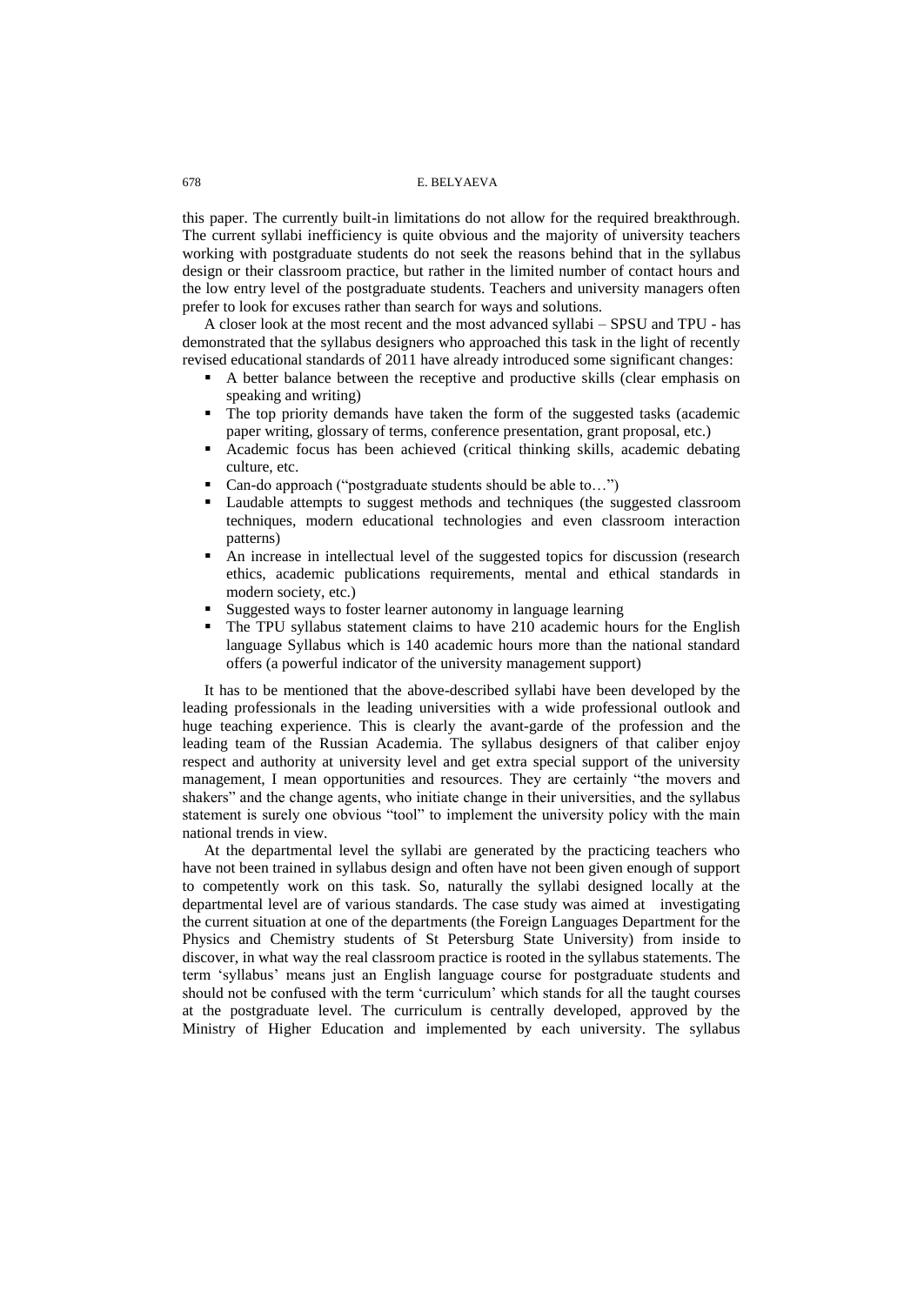statements are typically developed by the faculty members teaching these courses and can even be a collective effort. The most proficient faculty members are typically considered to be the best candidates to design syllabus and they bring their hands-on classroom experience and their familiarity with the target student population into this task. Working to the best of their ability the practicing teachers are not always aware of the national trends and even the university policy and agenda, hence, the limitations of the practicing teacher generated syllabus. It is well known that the more proficient the teachers are the more they are "past success – oriented". The most experienced teachers in every department are heavily relying on their previous success stories and show a higher degree of scepsis towards the recent trends and feel insecure and threatened. This is why the inertia and resistance go together with every educational change. What is feeding this resistance and inertia? There are several serious reasons behind that:

- An average syllabus is never detailed enough and leaves the practicing teachers with a lot of course planning work
- There are very few published course books which can equip the teacher with sufficient course materials at the postgraduate level and, therefore, teachers face an enormous amount of materials' generation
- Lack of motivation and drive due to low pay and the need to have extra part-time jobs, resulting in a lack of time for lesson preparation, the latter often being a combination of course design and materials generation
- As the postgraduate student groups are very mixed, there is a need to tailor the syllabus to a wide range of language proficiency and the syllabus designed by the experienced teachers is often an attempt "to fit all with one size", hence the lack of focus
- Sometimes the stagnated repertoire of teaching techniques blocks the course efficiency. The revised materials are necessary but not sufficient to bring about the necessary change and extensive teacher training is required
- An important limitation to the overall success of any postgraduate language course lies in the fact that the language teachers are not involved in the academic research and are not meaningfully engaged in any kind of research (perhaps language teachers with Russian and international research qualifications are better candidates to teach the young scientists and researchers)
- Lack of cooperation with the postgraduate students' supervisors and lack of team effort with the faculty professors is another hot issue as language syllabus designers almost certainly need to be consulted and advised by the faculty professors to have a fair chance to design a well-balanced syllabus consistent with the overall faculty aims and objectives at postgraduate level

There is a certain limit to any research and analysis of the current situation, especially in such a vast country like Russia and in the rapidly changing reality. So, it is quite a challenge to draw any conclusions on the basis of quite limited data and subjective methods of data gathering and data analysis have certain risks. Therefore, there are very few conclusions offered in this section:

- The currently used syllabi are so very new that they have not been fully implemented and have not had an impact to be measured yet
- The majority of the English language postgraduate syllabi do not have potential to meet the demands and requirements of the paying/ordering client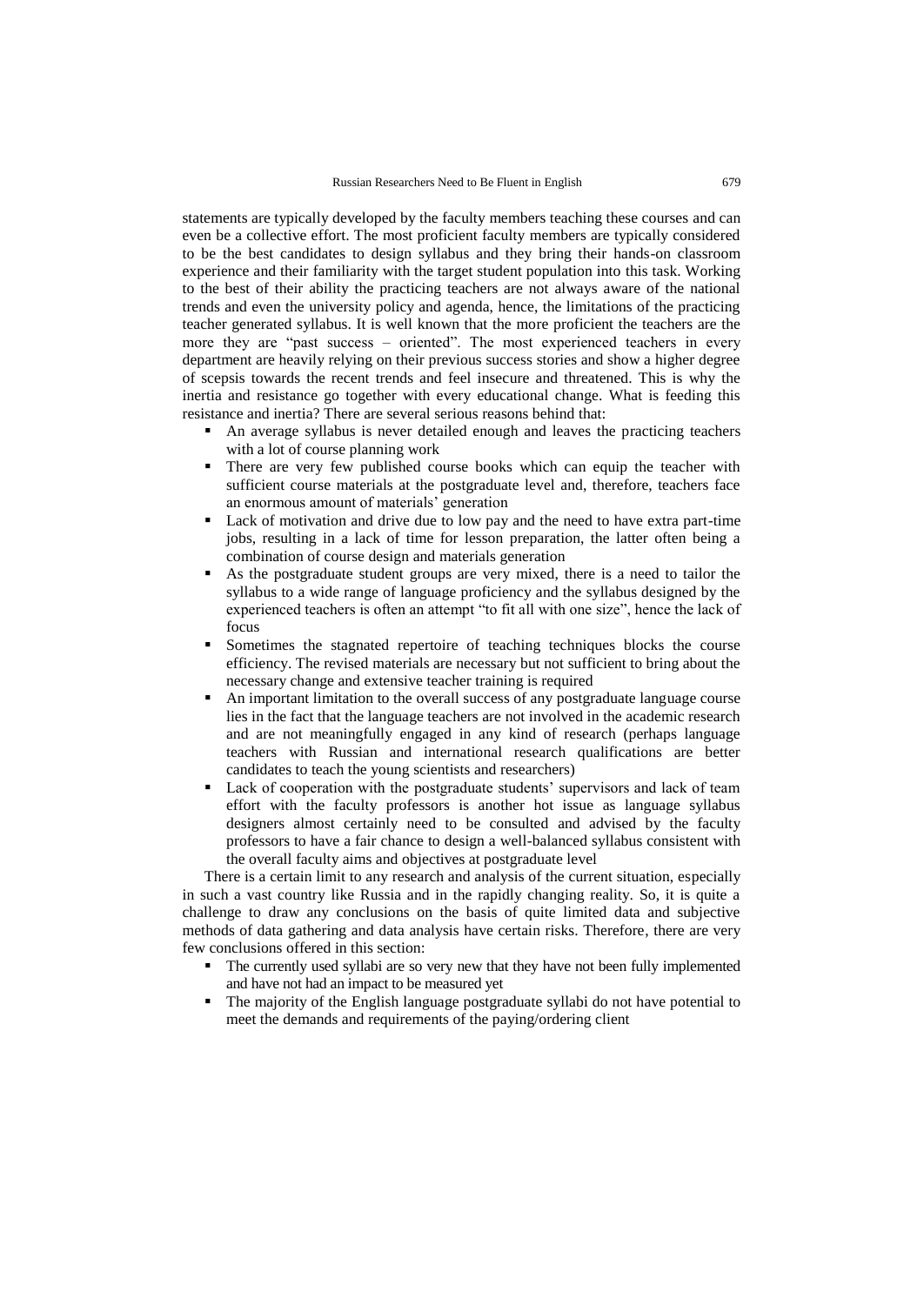- There is low correlation of the target group needs and the course aims and objectives in the majority of syllabi
- The most innovative syllabi have a better chance to meet both kinds of customer expectations but those can be described as centers of excellence rather than the state of the art
- Even the most competent centrally developed syllabus statement can be misinterpreted at the faculty level and there can be a huge gap between what is centrally planned and locally implemented within one and the same institution
- The powerful backwash effect of the final postgraduate English language examination is extremely harmful and is currently blocking the required change

The issue of the final examination format and its harmful backwash effect is the key one as it is centrally designed and approved by the Ministry of Higher Education and even those strategically important universities with a special status and a higher degree of freedom have not been granted the right to change the format and the content of the final postgraduate examination in any discipline as it has always been the Ministry of Higher Education privilege and responsibility. And it all comes back to the level of freedom and independence that is given to universities by the state. Higher education policy is being made centrally and implemented locally. Consequently, university management is traditionally playing safe and waiting for the Ministry guidelines to make any moves, particularly introducing innovations and managing educational change. Hence there is quite low teacher motivation to respond to the currently emerging needs and some choose to be victimized and others choose to try to experiment with the feeling that they are stepping on the grass where the sign says you shouldn't. The postgraduate students appreciate it when teachers make an effort to meet their perceived needs and yet at the same time most of them want to be highly graded at their final English exam and as the examination time is looming up they are more inclined to be extensively trained in the exam format tasks. So, the professional community and the university management have to wait and see. The worst scenario will result in the revised format of the final examination in English blessed by the Ministry of Higher Education. The best scenario will result in the global rethinking of the overall approach and assessment philosophy at the postgraduate level moving away from the well-staged final examination show towards a researcher portfolio of achievements directly demonstrating research and academic competencies. This will be a long-awaited breakthrough and, hopefully, part of a bigger picture of transforming the Russian postgraduate course (locally called "aspirantura") into a doctoral program leading to an international PhD degree.

#### 3. INNOVATION REQUIRED: A NEED FOR A CHANGE

This research is aimed at discovering the hot issues and the most serious limitations of the currently used English language syllabi at the postgraduate level. The hypothesis is that very deep changes are required not just cosmetic ones. Deep changes will include the approach to syllabus design, needs analysis, teaching philosophy and methods, course content selection, materials generation, teacher role in making such a syllabus truly tailor made and teaching cadre quality.

All the above mentioned decisions can be made by the competent English language professionals on the basis of the centrally established goals and objectives in the light of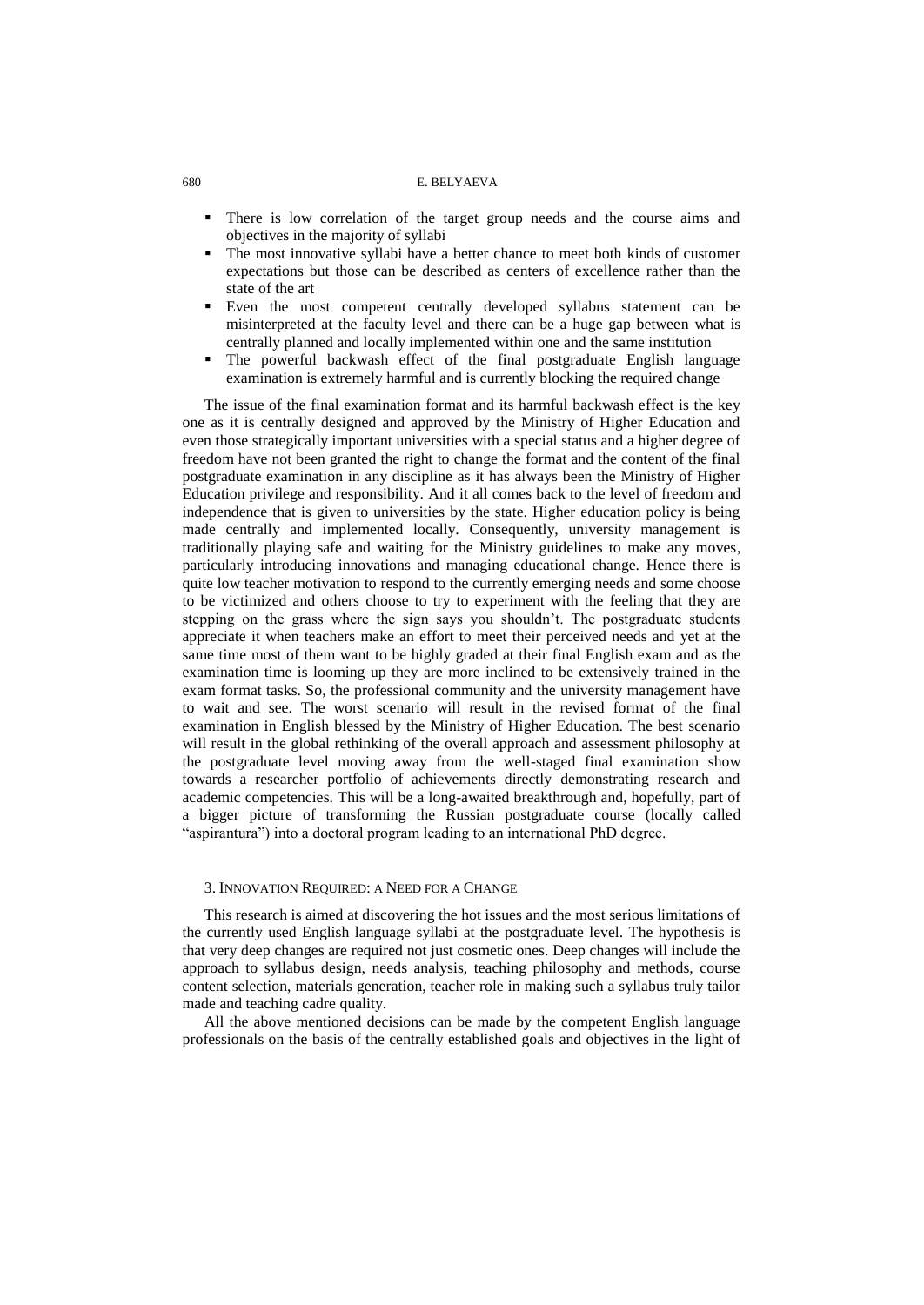the education policy at all-country level either in the direction of replacing the Russian postgraduate course with a "kandidatskaya" degree with an international doctoral program format leading to an international PhD degree or in the direction of further modification of the Russian national academic tradition of "aspirantura" with its "kandidatskaya" degree which is neither easily translated nor widely recognized by the global science and research.

#### **3.1. Changing the approach to syllabus design**

Over the last twenty years there has been a healthy variety of different approaches to syllabus design which suggested various ways of selecting and sequencing of the specified language content. Most of the approaches to syllabus design have also been exemplified in a variety of published course books and the rationale behind the course could have been easily identified by examining the content page or the map of the course. Synthetic approach to syllabus design is product-oriented and embraces the structural or grammatical and functional types of syllabus which represent the deductive approach (Nunan, 1994; White, 1988). Analytic approach is more process-oriented and includes the content-based (often called topic-based or theme-based and situational syllabus) (Yalden, 1995) and taskbased types of syllabi (Willis, 1996) and are of an inductive nature. Functional-notional approach to syllabus design has been favored by the communicative language teaching (Hutchinson and Waters, 1993). ESP and EAP syllabi together with Business English are predominantly skills-based with a possible emphasis on professional skills, soft skills, language skills and even cross-cultural communication skills. The Lexical syllabus is being designed according to the Lexical approach principles (Lewis, 1993).

The English language syllabus at postgraduate level should definitely look like and be a course in Academic English with some advanced elements of English for specific purposes. The description of the course content should almost certainly be task-based as this kind of backbone of the course will enable all the course beneficiaries to clearly see their needs and what they will be able to perform in English. The English syllabus should also follow process-oriented approach as opposed to product-oriented approach as it will add value to the direct contact hours in the group format and convincingly explain how the learners will benefit from it.

Another important requirement to the English language syllabus at postgraduate level is to adopt an inductive approach which should be very close to every researcher's heart because it offers the language as another research area and encourages learners to discover language for themselves, to raise their language awareness, to analyze and generalize while exploring the language data and to be arriving at data-driven conclusions about the target language.

If the postgraduate English language syllabus is designed along the lines of the taskbased approach it should also follow the classical step by step syllabus design: defining educational context, articulating beliefs, assessing target population needs, formulating goals and objectives, organizing the course, developing materials and designing an assessment plan (White, 1988). The most recently suggested linguistic auditing is a wider concept than the traditional needs analysis and implies the investigation of the target language situations, wider range of the professional needs with an overview of all the factors ensuring efficiency of multicultural professional communication in a foreign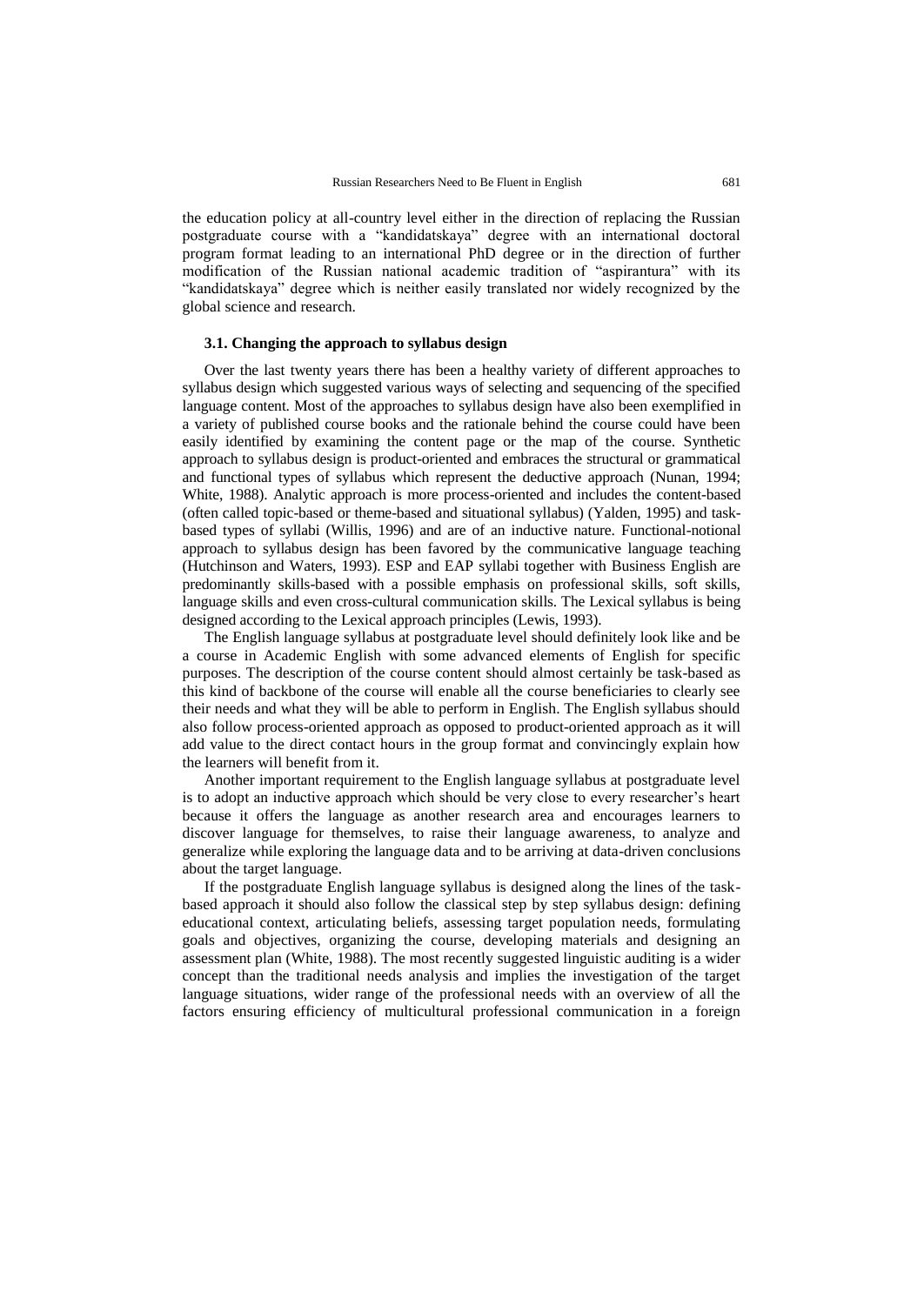language (Belyaeva, 2006) So, the explored target language situations are the source of the tasks simulating the real life situations and, therefore increasing their authenticity.

Task-based approach to syllabus design enables one to make a list of tasks apriori while the language focus work will depend on the learners' lacks and problems and the language work clearly cannot be planned beforehand, so the language work will then be a posteriori component of the syllabus design and will have to be within the practicing teacher responsibility. Clearly the task-based syllabus requires teacher involvement in the process of generating learner-centered and learning-centered syllabus following the real learners' lacks and challenges shaping the tailored component of the syllabus achieving a truly client oriented approach to serving the postgraduate students' immediate needs. At this level of higher education working for the future academics and researchers it is highly recommended to offer them a meaningful opportunity to negotiate syllabus and shape the course bending it to their top priority needs at the beginning as well as throughout the course. The English postgraduate course should be flexible enough to allow for learners' active involvement in the shaping the course content and given that it works the syllabus can be categorized as the negotiated one. This approach places huge responsibility upon the course teacher and calls for proficient teachers.

The modern and up-to-date syllabus should rely on the rapidly developing mobile learning technologies and to employ the available IT opportunities at personal and institutional level to the maximum use. The value of the online teacher-less resources is difficult to overestimate in fostering learner autonomy and leading students to become not only competent language users but also competent and independent language problem solvers.

A significant innovation required is a very detailed and competent description of the instruction including the description of the methods and techniques to be used in the classroom practice and the revised teacher role in working with postgraduate students. The required syllabus methodology and classroom practice section should be able "to instruct and educate" teachers to implement successfully the suggested ways of working with the language learners towards the course aims and objectives. The role of the methods and the repertoire of techniques confidently and competently used by teachers have an important impact upon the overall efficiency of the course and are able to change the direction of learning together with the philosophy behind classroom activities.

## **3.2. Changing the philosophy behind the English language training methods and approaches**

In the table below there is an inventory of all the suggested shifts in the philosophy behind the classroom practice. This is not to suggest that all that is mentioned in the left column is of little value – not at all and just the opposite. The idea is that we need to carefully preserve all the well exploited and widely and effectively used ways without any risks of losing anything or throwing the baby away with the water. On the contrary, the suggestion is to keep it all and on top of all that to emphasize and strengthen the suggested moves and shifts to what is mentioned in the right column. Most of the issues are quite selfexplanatory and the table format should make it more schematic and transparent.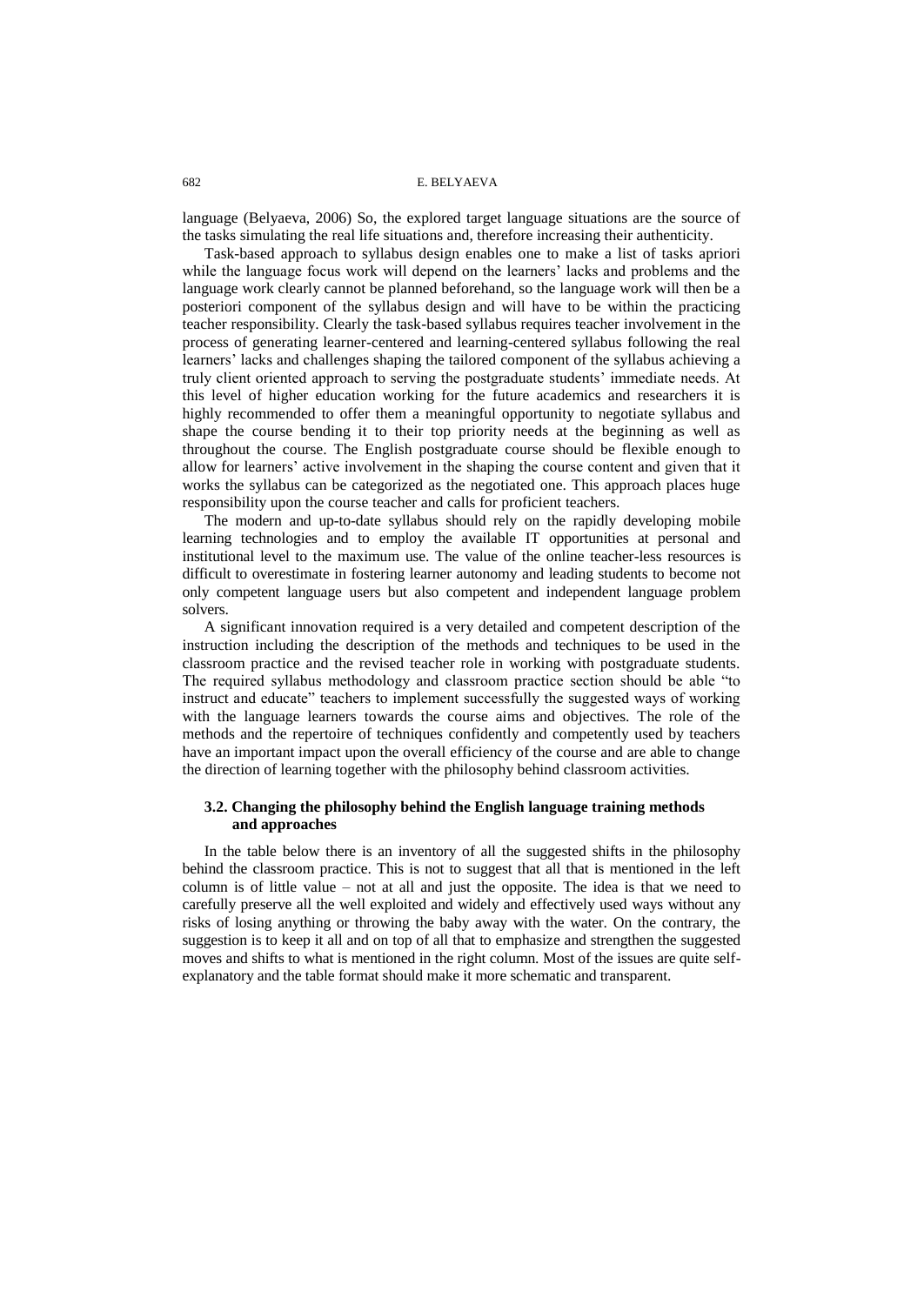Table 2 A paradigm shift in methodology of teaching postgraduate students

| A move from:                   | A move towards:                                      |
|--------------------------------|------------------------------------------------------|
| Receptive skills               | Productive skills                                    |
| Knowledge-based                | Competence-based                                     |
| Lack of intellectual challenge | Stimulating degree of challenge                      |
| Teacher as educator/informant  | Teacher as trainer, coach and consultant             |
| Language competent user        | Language competent user and problem solver           |
| English is a burden            | English is a bonus                                   |
| Skills-based syllabus          | Competence-based syllabus                            |
| Course outline agenda          | Student-led, needs-based                             |
| Needs analyses                 | Academic auditing                                    |
| Authenticity of texts          | Authenticity of tasks                                |
| Norm-referenced assessment     | Criterion-referenced assessment                      |
| Indirect assessment            | Direct assessment                                    |
| I-know approach                | Can-do approach                                      |
| Attention to real content only | Better-balanced approach to real and carrier content |
| Learning a language            | Researching a language                               |
| Rule-driven learning           | Data-driven learning                                 |
| You tell me                    | Discovery learning                                   |
| Traditional grammar practice   | Language awareness                                   |

It can be a very different extent of a paradigm shift and the landscape of change depending on every teacher beliefs and values but the starting point is definitely to work on attitudinal level. Teachers need to question the suggested change first and to intellectually and professionally adopt or adapt the suggested changes. What the teachers have agreed with will show in their professional action and classroom practice.

#### **3.3. Assessing progress and measuring achievements of postgraduate students**

The Russian tradition of syllabus design is quite permissive regarding the assessment procedure and differs from the western educational tradition which only accepts a syllabus together with the assessment description. In Russia the syllabus design could allow for very brief and insufficient information on the assessment philosophy, approaches and techniques. The reason behind this discussion is rooted in the fact that the final assessment procedure for postgraduate level of higher education has been centrally designed, developed and approved separately from the syllabus text body. The syllabus is the national standard oriented and so is the final assessment. As the final assessment has a powerful backwash effect, there is no good reason to innovate the syllabus statement in the absence of the final assessment procedure revision because it will not work this way. The final assessment procedure approved by the Ministry of Education has no less power than a syllabus statement and often it has more influence upon teachers and upon students as this is an undoubtedly high-stake examination.

Clearly a change in the final assessment procedures at postgraduate level is no less important than improving the syllabus statement. In order to minimize the risk of overlooking this key factor the discussion of the suggested assessment ways has been given a special focus.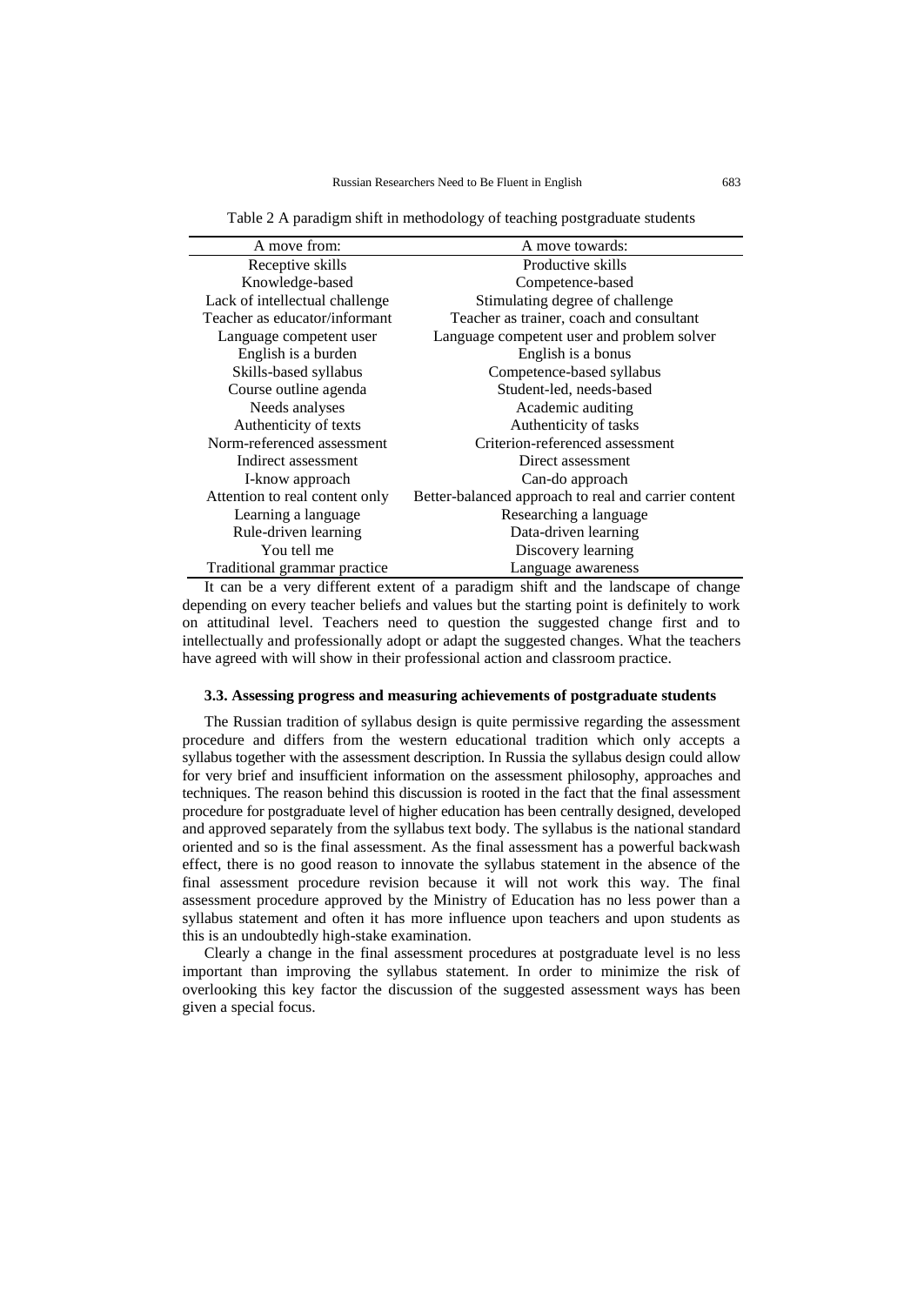Assessment approach needs to be informed by the national language policy. In the absence of any policy guidance there is an opportunity to discuss the ideal assessment practice which should:

- **Lead to a beneficial backwash effect**
- Directly test the postgraduate students' skills simulating for the test takers the target language situations allowing the testers to make valid judgments about their performance
- Test competencies and not just knowledge be a proficiency test not directly linked to a course book or a course but to test if the test takers can do in English what they should be able to do in a specific area such as physics or academic study or research
- Complement the specific focus of the target area which is not covered fully in the widely used international examinations like IELTS as a proficiency test in academic English
- Be pass\fail grading and not a score/grade system
- Be criterion referenced with an established criteria of the expected language proficiency
- Be related to the international CEFR system
- Play a significant role in facilitating the planned change
- Be valid and reliable
- Be practical and reasonably easy to manage
- Be a combination of continuous assessment in a form of a portfolio and final assessment in a form of a final examination leading to a qualification

### 4. IMPLEMENTING EDUCATIONAL CHANGE AND MEASURING ITS EFFICIENCY

It is necessary to ensure successful implementation of the innovated syllabus and make the change sustainable. Innovating the syllabus statement is necessary but not sufficient as the power of any document within the university culture is quite limited in the absence of the quality assurance and quality control systems in place. Therefore, it is essential to consider all that needs to be done to ensure the desirable improvement of the overall English language training efficiency.

What are the most powerful factors of introducing change aimed at the quality improvement? There are many important factors in play but speaking about any university curriculum change the most powerful will be the following:

- Any curriculum change should be supported and "blessed" by the university top management articulating and verbalizing the rationale behind the planned change, the expected outcomes and the timeline
- Syllabus statement clearly and transparently defining the aims and objectives, the philosophy and approach, methods and techniques, principles of the materials selection and generation
- Assessment procedure which can positively influence the classroom practice and attitudes through beneficial backwash effect
- The combination of the top-down and bottom-up approaches to implementing the planned change supported by the university management (top-down) and initiated by the movers and shakers among teachers (bottom-up)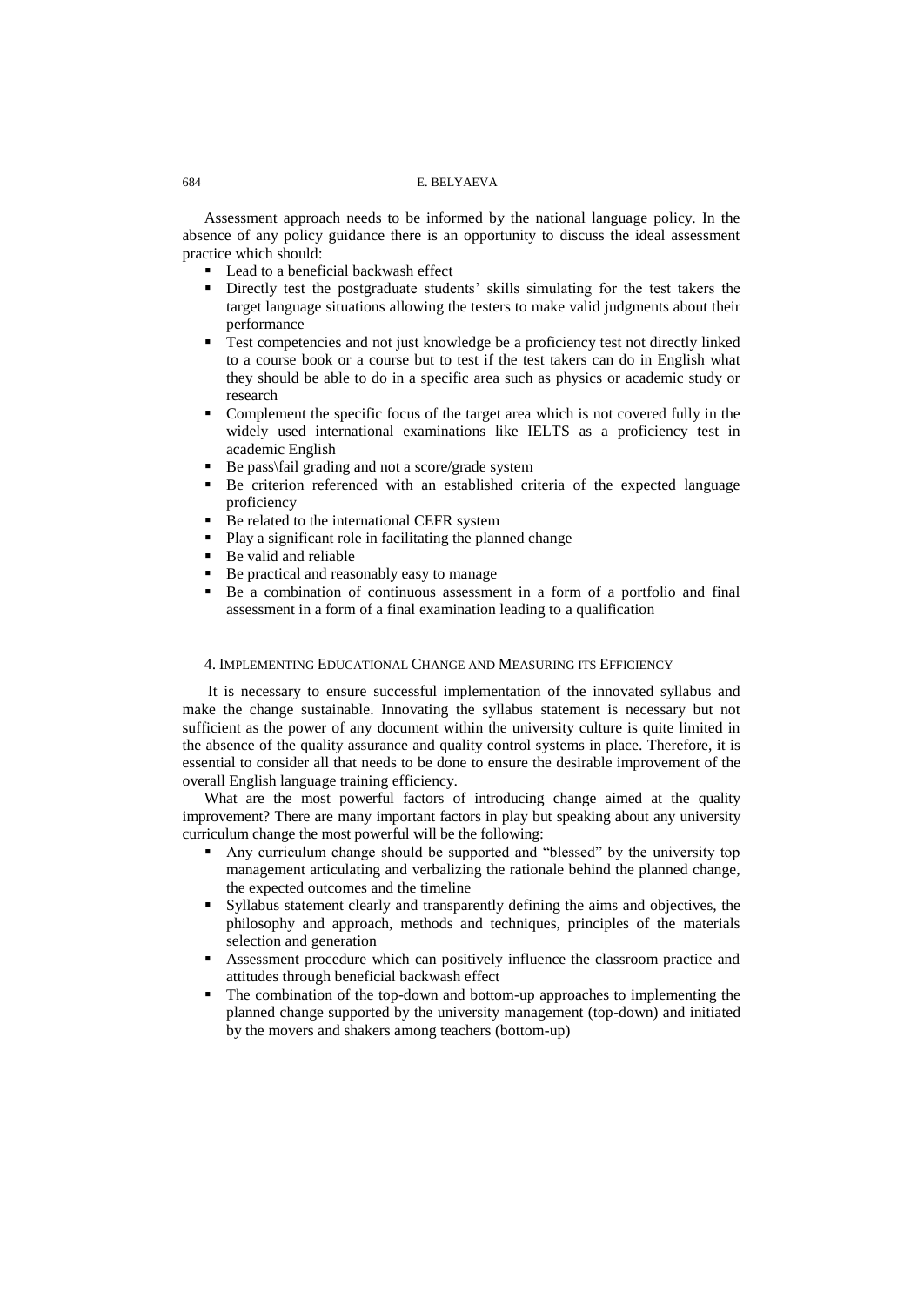- Clear statement of the teacher requirements like international language and methodology qualifications, degrees, publications record, international conference experience, target scientific areas background, research skills, etc.
- Ensuring the required teaching cadre through a number of ways: selecting teachers meeting the requirements, offering an induction course to the teaching team, inservice teacher training and development programs and events, getting student feedback on teacher ratings and student surveys, exam results analysis and statistics as teacher performance indicators
- Managerial quality monitoring and control should be implemented through the teaching outcomes (exam results), the level of learner satisfaction and the agreed success indicators
- Resistance and inertia are most likely to be expected and to facilitate the planned change there can be ways of motivating teachers to accept it: financial motivation, teacher training and development opportunities, publications and conference presentations, leading positions and career opportunities, classroom research, appreciation and respect within the professional community, etc.

What should be the success indicators of the postgraduate English language course? In the light of the most recent trends the following success indicators could be suggested to measure the efficiency of the English language syllabus at the postgraduate level:

- Research papers published in the leading top-ranked academic journals
- Conference papers accepted at the international conferences
- Successful applications for the scholarships and internships
- Successful research proposals leading to getting research grants and funding
- Participation in international research projects
- Participation in post-doc programs on an international arena
- Active networking within international academic community of their specialization

The above list suggests the qualitative approach in the first place so that the major focus is the quality of the academic papers, conference presentations, project proposals, etc. However, the quantitative dimension is paramount and, needless to say, there should be a reliable statistics gathering system of the postgraduate students' international publications in English, international conference papers, talks and presentations, international research projects, successful internationally-funded research proposals and also successful grant-hunting as well as the statistics of the postgraduate students' successful applications for scholarships, fellowships, internships and post-doctoral positions outside Russia.

## 5. CONCLUSIONS

The ultimate goal of this research is to identify what in the current English for postgraduate students syllabi needs to be revised, re-thought and changed to improve the current situation and to suggest the ways of innovating the current practice so that the renewed syllabus will give Russian universities a better chance to respond to their clients and beneficiaries' demands – the client who is funding the state postgraduate programs – the government – and the client who is supposed to benefit from this program directly – the postgraduate students and the future researchers and scientists. The challenge is how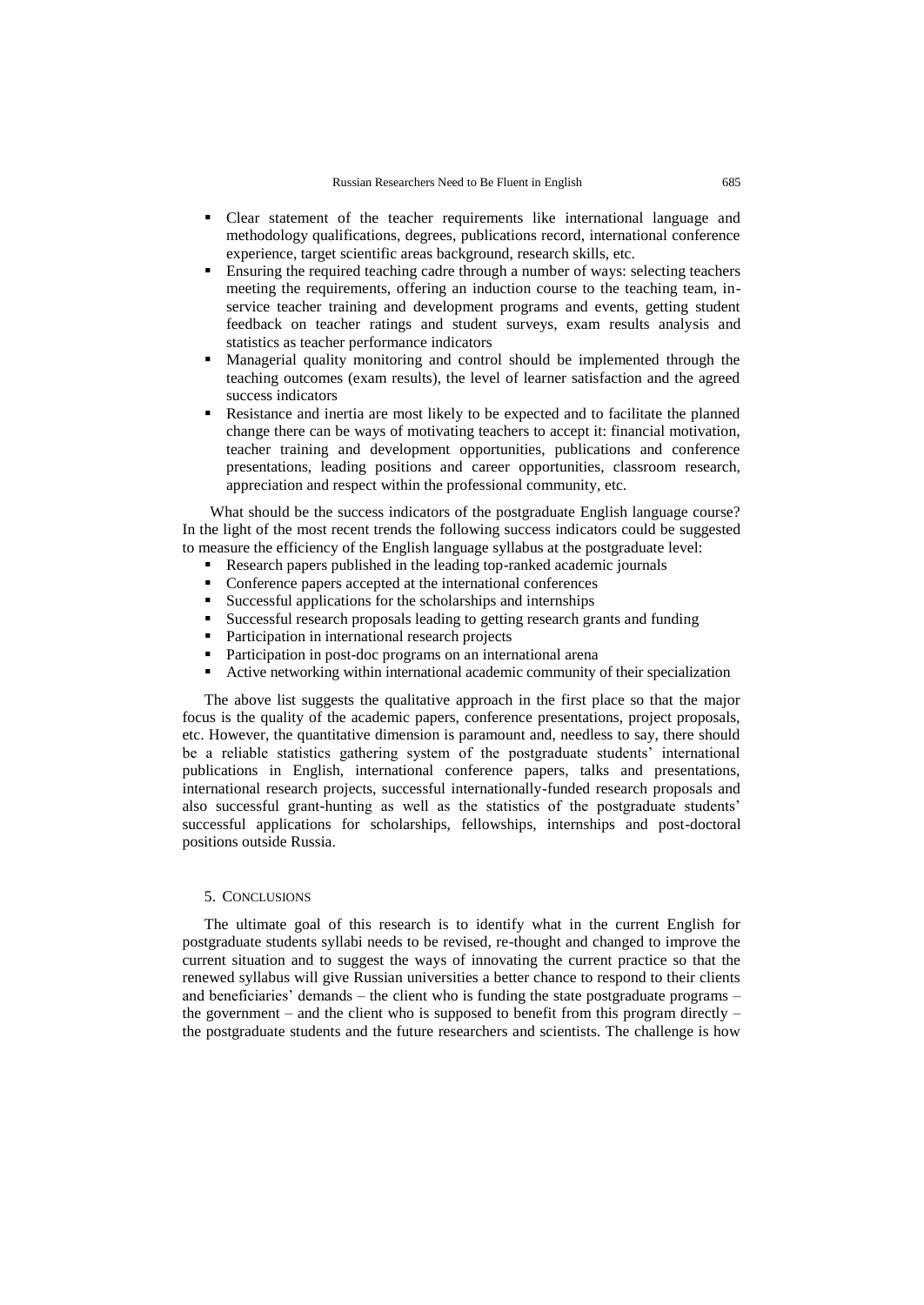to serve both the lords and masters of higher education and the most direct beneficiaries of this sophisticated level of higher education in the best possible way and to the best of our abilities.

The practical outcome of this small-scale research should be the prototype of a revised syllabus (forthcoming) which can serve as the back bone for any postgraduate English language syllabus at any Russian university regardless of the scientific field or specialization. Another useful outcome of this research is a set of guidelines for the practicing teachers who can influence the postgraduate English language syllabus content and format in a very powerful way to help their universities meet the expectations of both the Academia and the future researchers.

Clearly, there is a serious need for the national policy and decision making at the federal level on the future scenario of the postgraduate studies which will guide and shape further development of the English language training in every university in the light of the centrally made decisions on the expected outcomes, assessment philosophy and success indicators. Centrally developed vision will have to be the starting point for the educators involved in curriculum development, syllabus design, assessment procedures validation and overall program evaluation. For an educational change to be successful in Russia it absolutely has to take a top-down approach and it works well if the implementation is delegated to the competent professionals.

This paper has attempted to persuade the reader that English language training as part of the postgraduate curriculum should enable postgraduate students to write academic papers and co-author articles to be published internationally, to give presentations and talk at international forums, to be able to teach and lecture in English, to be able to collaborate on the international research projects, to effectively network and successfully compete for the internationally available education and research opportunities. The most effective short-term strategy to improve the university world ratings is to increase the total volume of internationally published papers and to introduce English as the medium of instruction in a wide range of disciplines and this is what the postgraduate English language training should prepare them for. Young Russian scientists and researchers need to be fluent and active not only in their national languages but in English, which is the international language of global science and the role of the English language proficiency is difficult to overestimate when it comes to breeding the new generation of Russian researchers, fully prepared to improve the Russian university ratings and to bring Russia closer to the leading position in the global science. Russia has a long way to go and there is no time to be wasted.

#### **REFERENCES**

- «Аспирантура как образовательная программа (Материалы круглого стола)», «Высшее Образование в России», 2013, № 6, с. 132-157
- Английский язык для аспирантов и соискателей: учебное пособие (103 с.), Т.В. Минакова – Оренбург: ГОУ ОГУ, 2005
- Едронова В.Н., Овчаров А.О. «Система подготовки и аттестации научных кадров», Наука как особый вид деятельности, 8(311) – 2013, с. 32-38
- Основные показатели деятельности аспирантуры и докторантуры // Федеральная служба государственной статистики.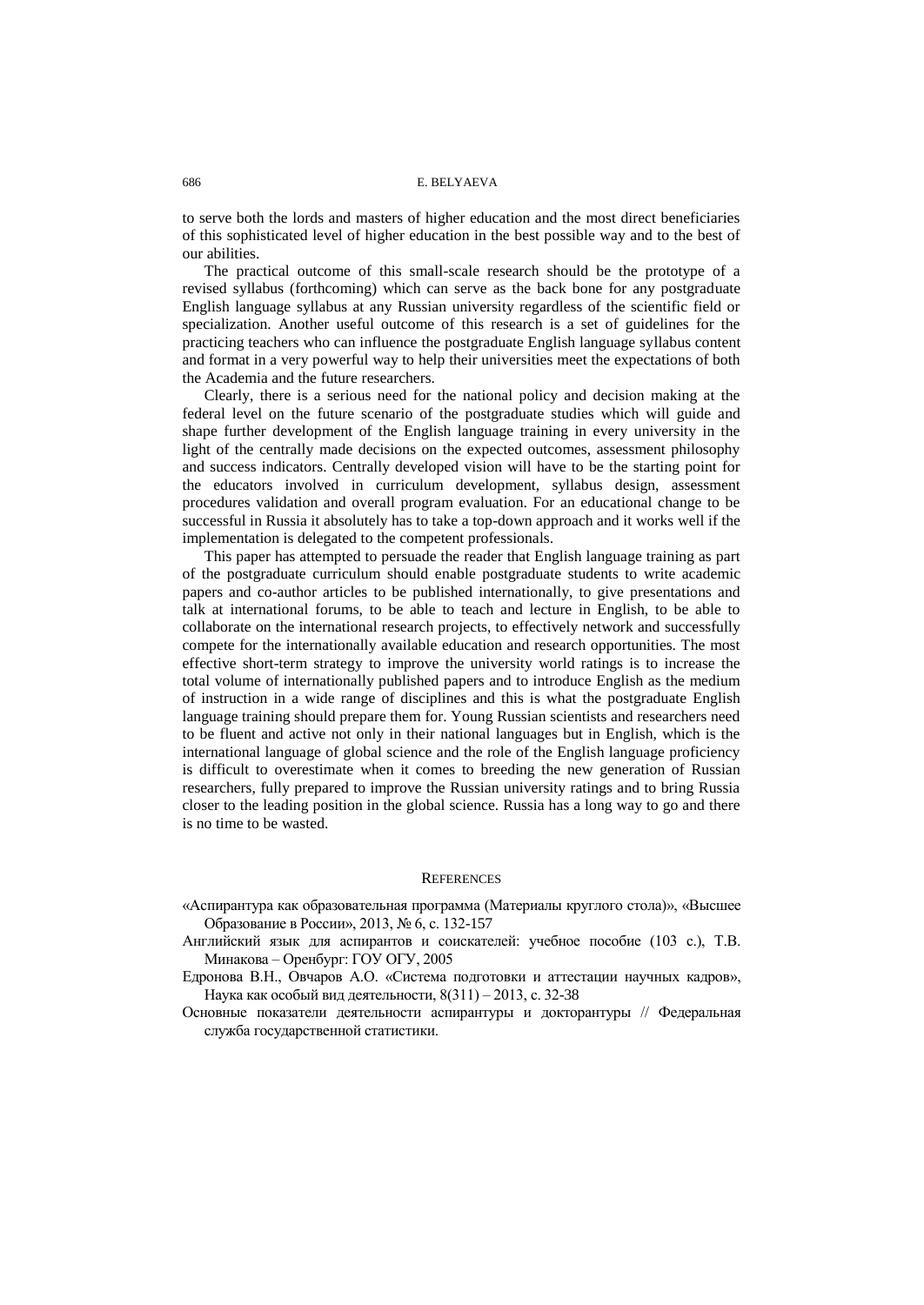- Положение о Высшей аттестационной комиссии Министерства образования и науки Российской Федерации: Постановление Правительства РФ от 20.06.2011 № 474
- Рабочая программа дисциплины Английский язык (для аспирантов) по специальности Физика (19 с.), Т.Г.Петрашова, Томский Политехнический Университет (ТПУ), 2009
- Рабочая программа учебных занятий «Иностранный язык для обучающихся, осваивающих основную образовательную программу аспирантуры» (19 с.), А.М.Тюнь, Е.А.Архипова, Санкт-Петербургский государственный университет, 2014
- Рабочая программа учебной дисциплины «Экзамен по иностранному языку для обучающихся, осваивающих основную образовательную программу аспирантуры» (9 с.), А.М.Тюнь, Л.Б.Кузнецова, Санкт-Петербургский государственный университет, 2014
- Российские научные и научно-педагогические кадры в мировой системе образования. А.В.Чиркова, журнал «Образование», стр. 147-151 (статья написала в рамках выполнения исследовательского проекта 2.2.2.1/10559 АВЦП «Развитие научного потенциала высшей школы»
- Салми, Д., Фрумин И.Д. «Как государства добиваются международной конкурентособности университетов: уроки для России», Вопросы Образования, 2013, № 1, с.25-68[, http://vo.hse.ru](http://vo.hse.ru/)
- Стратегия развития науки и инноваций в Российской Федерации на период до 2015 года: протокол Межведомственной комиссии по научно-инновационной политике от 15.02ю2006 № 1
- Управление подготовки и аттестации научно-педагогических кадров // Финансовый университет при Правительстве Российской Федерации. URL: [http://www.fa.ru/dep/](http://www.fa.ru/dep/unanpk/undergraduate/aspirantura/Pages/default.aspx) [unanpk/undergraduate/aspirantura/Pages/default.aspx.](http://www.fa.ru/dep/unanpk/undergraduate/aspirantura/Pages/default.aspx)
- Учебное пособие по английскому языку для аспирантов и соискателей гуманитарных факультетов университета (Часть 1) (46 с.), А.П.Бабушкин. – Издательскополиграфический центр Воронежского государственного университета, 2012
- Alderson, L.Ch., Clapham, C. and Wall, D. Language Test Construction and Evaluation. Cambridge University Press, 1995
- Brown, H. Douglas. Teaching by Principles. Prentice Hall Regents, 1994.
- De Corte, E. Evalluation of Universities in Western Europe: from Quality Assessment to Accreditation. Educational Studies. 2014, No 4, pp. 36-57
- Decree of the Russian Federation Government dated 16 March 2013 No. 211The Bologna Process and its Implications for Russia. The European Integration of Higher Education. Crister Pursiainen, S.A. Medvedev. ISBN 5-901787-34, Russian Centre for Economic Policy (RECEP), 2005
- Graduate School of Management, St Petersburg State University, Course syllabus "Research English" (12 p.), E.V. Orlova, fall semester  $2014/2015$
- Hughes, Arthur. Testing for Language Teachers. Cambridge University Press, 1989.
- Kennedy, Ch. Managing Change in Education.
- Marginson, S. Russian Science and Higher Education in a More Global Era. Educational Studies. 2014. No 4, pp. 1-21
- Nunan, D. Syllabus design. Oxford University Press, 1994
- Nunan, D. Aspects in Task-Based Syllabus Design. The English Cenrer, University of Hong Kong, 2001. URL[: http://www3telus.net/linguisticissues/syllabusdesign.html](http://www3telus.net/linguisticissues/syllabusdesign.html)